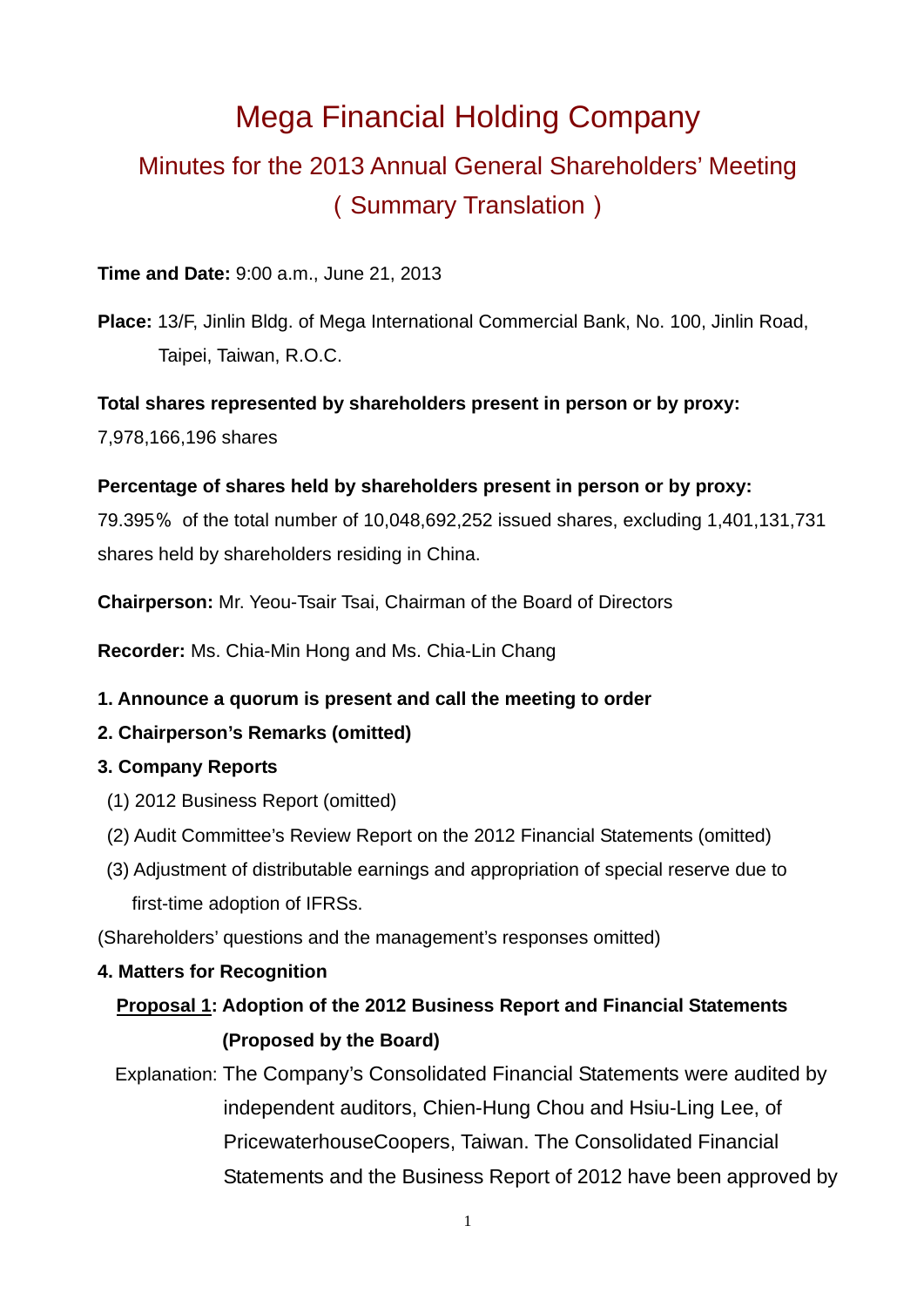the Board and examined by the Audit Committee. The 2012 Business Report (omitted) and Financial Statements are attached as Attachment 1. (Shareholders' questions and the management's responses omitted)

- Voting results: 7,990,505,588 shares were represented by the shareholders present at the time of voting; 6,723,019,596 shares were cast for the proposal, representing 84.138% of the total represented shares present; 396,702 shares were cast against the proposal, representing 0.005% of the total represented shares present; 1,267,089,290 shares voted abstained, representing 15.857% of the total represented shares present.
- **RESOLVED,** that the 2012 Business Report and Financial Statements be and hereby were accepted as submitted.

# **Proposal 2: Adoption of the Proposal for Distribution of 2012 Earnings (Proposed by the Board)**

Explanation:1. The proposal is handled in accordance with Article 228 of the Company Act and Article 31 of the Company's Articles of Incorporation.

- 2. The Company's 2012 earning is NT\$21,533,140,135 which was audited by PricewaterhouseCoopers, Taiwan. After adding the retained earning of NT\$9,779,527,638, and deducting the legal reserve NT\$2,153,314,014, the distributable earning is NT\$29,159,353,759. According to the Company's Articles of Incorporation and related regulation, the Board of Directors is proposed to distribute the dividends as follows (Attachment 2):
	- (1) NT\$ 1.1 per share in cash with aggregate cash dividends of NT\$12,594,806,381.
	- (2) Remuneration to directors in cash of NT\$96,899,000, and employees profit sharing in cash for NT\$10,240,000, which have been recognized as 2012 expenses. Remuneration to directors increases NT\$95,952 versus booking amount due to CPA's adjustment of 2012 earning, and employees profit sharing decreases NT\$20,736,975 versus booking amount due to employees profit sharing percentage adjustment. The differences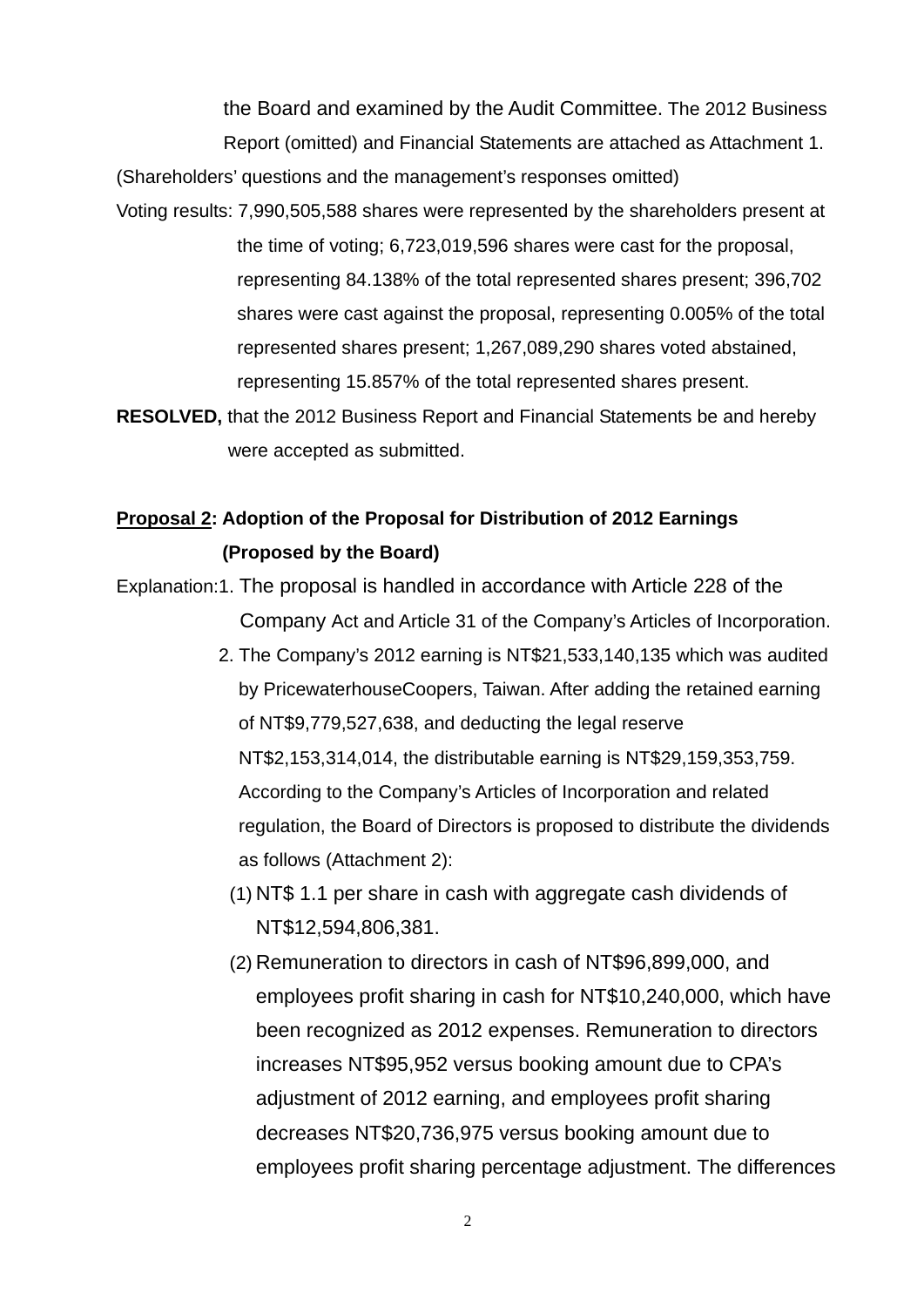would be treated as changes in accounting estimation of 2013.

- 3. To accommodate the adoption of income tax integration, the 2012 earnings shall be applied to the funds of dividends distribution first.
- 4. After this proposal is approved by the annual general shareholders' meeting, the board is authorized to set the ex-dividend date.
- 5. If the number of shares outstanding is changed due to share buyback, transfer, conversion, cancellation of treasury shares or other circumstances, the board is authorized to adjust the dividend pay out ratio based on the cash dividend resolved to be distributed and the number of shares outstanding on the ex-dividend date.

(Shareholders' questions and the management's responses omitted)

- Voting results: 7,990,536,445 shares were represented by the shareholders present at the time of voting; 6,746,754,080 shares were cast for the proposal, representing 84.434% of the total represented shares present; 20,481,228 shares were cast against the proposal, representing 0.256% of the total represented shares present; 1,223,301,137 shares abstained, representing 15.309% of the total represented shares present.
- **RESOLVED,** that the above proposal for distribution of 2012 earnings be and hereby was accepted as proposed.

### **5. Matters for Discussion**

# **Proposal 1: Proposal for releasing the non-competition restrictions on directors (Proposed by the Board)**

- Explanation:1. In accordance with Article 209 of the Company Act, a director who does anything for himself or on behalf of another person that is within the scope of the company's business, shall explain to the meeting of shareholders the essential contents of such an act and secure its approval.
	- 2. Some directors who participate in the operations of another company that engages in the same or similar business as the Company, have not obtained the approval from the shareholders' meeting. It is proposed that the shareholders' meeting release the following directors from the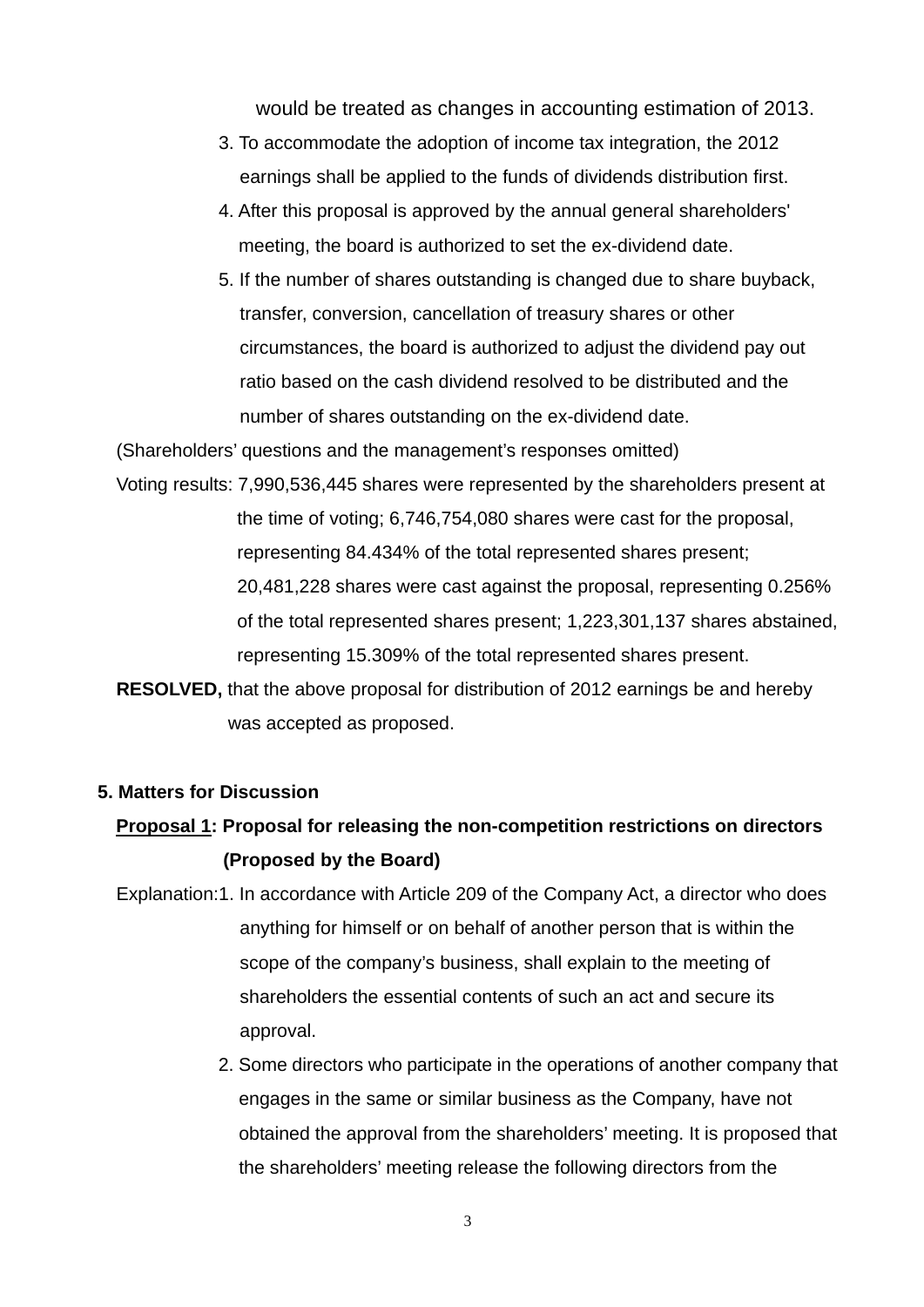non-competition restrictions according to the Article 209 of the Company Act.

| <b>Position</b> | Name of<br><b>Director</b> | <b>Concurrent Position</b>                                | <b>Position Held</b> |
|-----------------|----------------------------|-----------------------------------------------------------|----------------------|
| <b>Director</b> | Jih-Chu Lee                | Chunghwa Post Co., Ltd.                                   | Chairperson          |
|                 | Hung-Wen                   | Ho Tie Investment Co., Ltd.                               | <b>Director</b>      |
| <b>Director</b> | Chien                      | <b>Ho Kao Shan International</b><br>Investment Co., Ltd., | Chairman             |
|                 |                            | Airmate (Cayman) International                            | Independent          |
| Independent     | Shean-Bii Chiu             | Co., Ltd.                                                 | Director             |
| <b>Director</b> |                            | <b>KD Holding Corporation</b>                             | Independent          |
|                 |                            |                                                           | Director             |

(Shareholders' questions and the management's responses omitted)

Voting results: 7,676,108,526 shares were represented by the shareholders present at the time of voting; 6,353,200,936 shares were cast for the proposal, representing 82.766% of the total represented shares present; 31,366,096 shares were cast against the proposal, representing 0.409% of the total represented shares present; 1,291,541,494 shares abstained, representing 16.825% of the total represented shares present.

**RESOLVED,** that the above proposal be and hereby was approved as proposed.

# **Proposal 2: Amendment to the Rules of Procedure for Shareholder Meetings (Proposed by the Board)**

- Explanation:1. In order to conform to the implementation of electronic voting, it is proposed that some Articles of the Rules of Procedures for Shareholder Meetings be amended. The key points of the amendment are provided as follows:
	- (1) To add that shareholders must show their identification to get in the meeting place. (Article 4)
	- (2) To conform to the implementation of electronic or writing voting, the calculation of attending shares is amended. (Articles 6)
	- (3) To add the restriction on time and frequency of each shareholder's speech, when proceeding extraordinary motions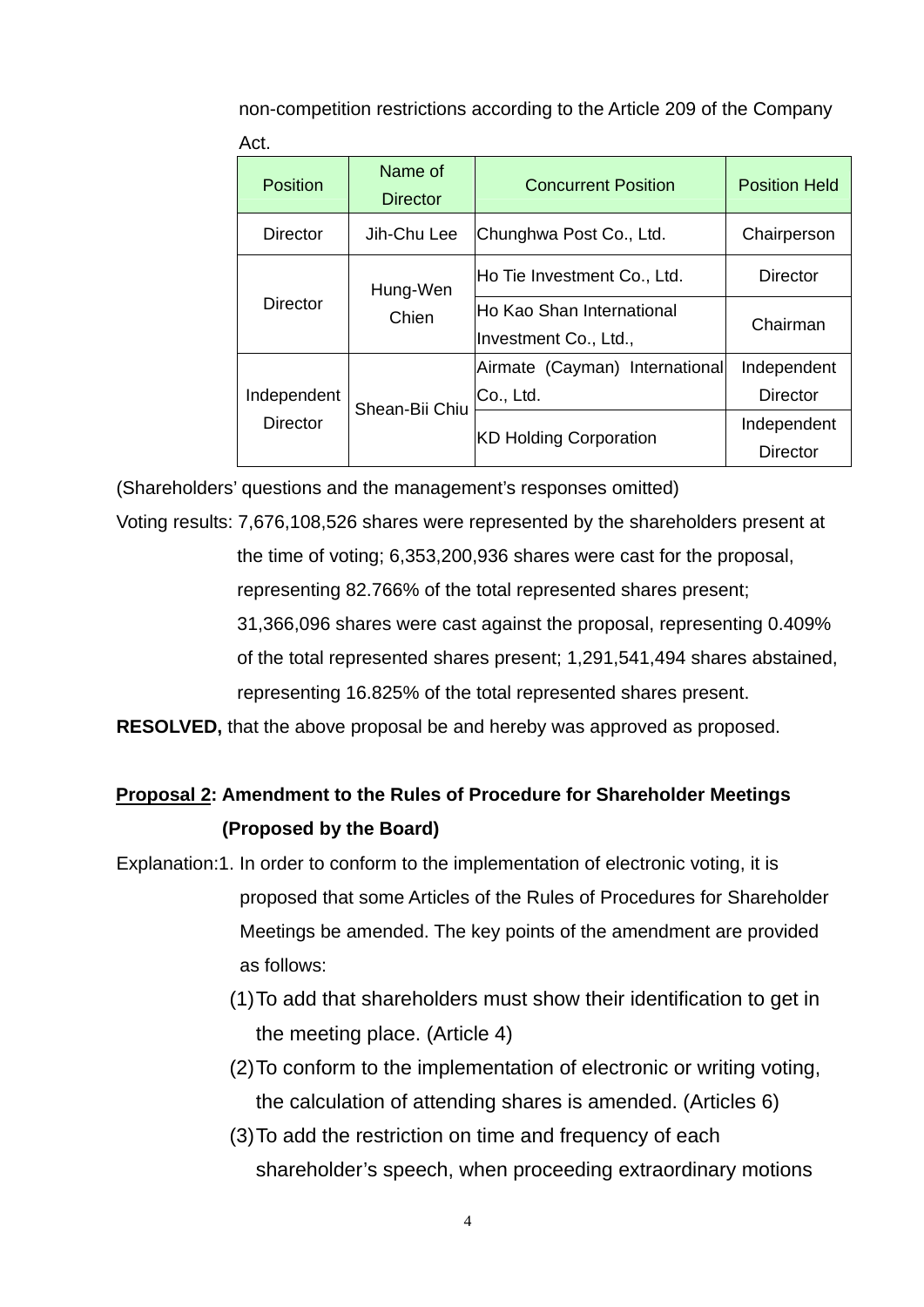for the matters not set forth in the agenda. (Article 8)

- (4) To stipulate that subject to no objection or abstention expressed by shareholders in writing or electronic voting, the resolution shall be deemed adopted if no objection is voiced after solicitation by the chairman. (Article 10)
- (5) To stipulate that this Company shall adopt electronic voting at shareholders' meetings. (Article 12)
- (6) To add that the vote counting shall be conducted in public at the meeting venue. (Article 13)
- (7) To add that the chairman may rule the meeting temporarily suspended if a force majeure event occurs when a meeting is in progress. (Article 14)
- (8) To add that the chairman may take certain measures to maintain order at the meeting place. (Article 16)
- 2. Comparison Table of the provisions of the Rules of Procedure for Shareholder Meetings is omitted.

(Shareholders' questions and the management's responses omitted)

Voting results: 7,990,536,445 shares were represented by the shareholders present at the time of voting; 6,699,260,285 shares were cast for the proposal, representing 83.840% of the total represented shares present; 20,241,167 shares were cast against the proposal, representing 0.253% of the total represented shares present; 1,271,034,993 votes abstained, representing 15.907% of the total represented shares present.

**RESOLVED,** that the above proposal be and hereby was approved as proposed.

### **6. Questions and Motions**

(Shareholders' questions and the management's responses omitted)

### **7. Adjournment: 12:46 p.m.**

### **Attachment 1: The 2012 Financial Statements**

**Attachment 2: The 2012 Profit Distribution Table**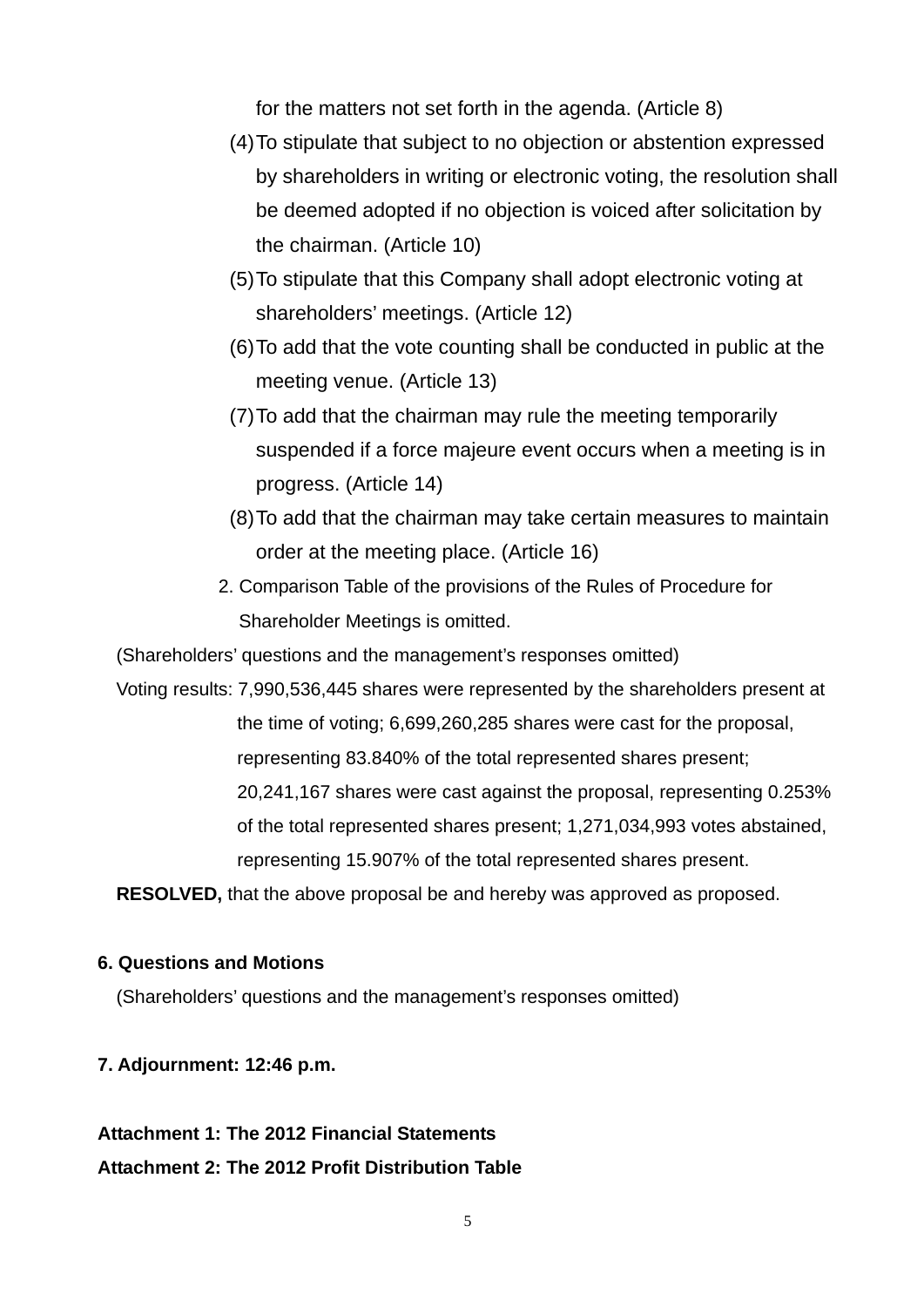### **Attachment 1**

### **Report of Independent Accountants**

To the Board of Directors and Stockholders Mega Financial Holding Co., Ltd.

We have audited the accompanying consolidated balance sheets of Mega Financial Holding Co., Ltd. and its subsidiaries as of December 31, 2012 and 2011, and the related consolidated statements of income, of changes in stockholders' equity and of cash flows for the years then ended. These consolidated financial statements are the responsibility of the Company's management. Our responsibility is to express an opinion on these consolidated financial statements based on our audits.

We conducted our audits in accordance with the "Rules Governing the Audit of Financial Statements of Financial Institutions by Certified Public Accountants" and generally accepted auditing standards in the Republic of China. Those standards require that we plan and perform the audit to obtain reasonable assurance about whether the consolidated financial statements are free of material misstatement. An audit includes examining, on a test basis, evidence supporting the amounts and disclosures in the consolidated financial statements. An audit also includes assessing the accounting principles used and significant estimates made by management, as well as evaluating the overall consolidated financial statement presentation. We believe that our audits provide a reasonable basis for our opinion.

In our opinion, the consolidated financial statements referred to above present fairly, in all material respects, the financial position of Mega Financial Holding Co., Ltd. and its subsidiaries as of December 31, 2012 and 2011, and the results of their operations and their cash flows for the years then ended in conformity with the "Regulations Governing the Preparation of Financial Reports by Financial Holding Companies", "Regulations Governing the Preparation of Financial Reports by Public Banks", "Regulations Governing the Preparation of Financial Reports by Public Held Bills Finance Companies", "Regulations Governing the Preparation of Financial Reports by Securities Firms", "Regulations Governing the Preparation of Financial Reports by Futures Commission Merchants",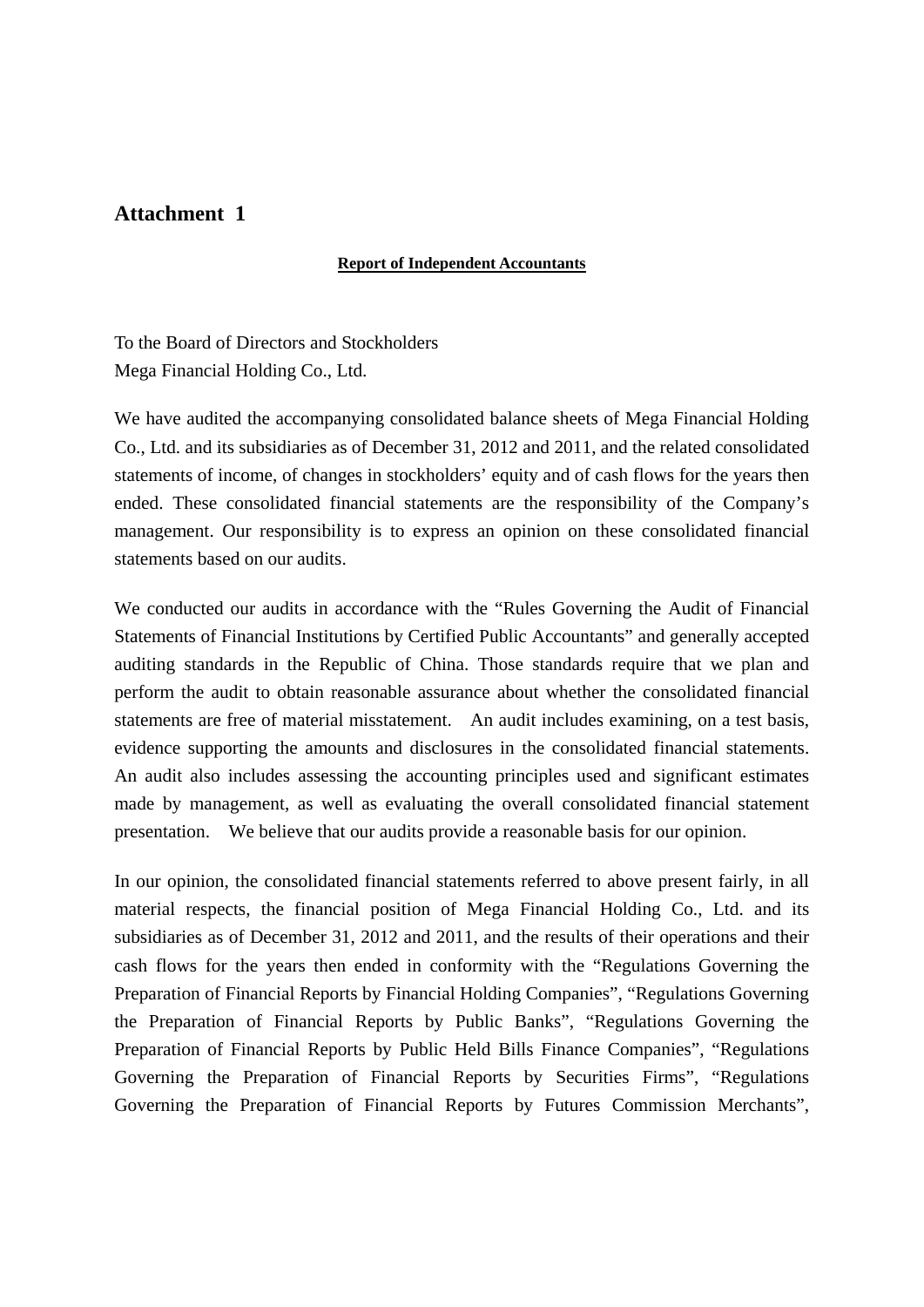"Regulations Governing the Preparation of Financial Reports by Enterprises Engaging in Insurance", "Regulations Governing the Preparation of Financial Reports by Securities Issuers" and accounting principles generally accepted in the Republic of China.

### March 27, 2013

**-------------------------------------------------------------------------------------------------------**

The accompanying consolidated financial statements are not intended to present the financial position and results of operations and cash flows in accordance with accounting principles generally accepted in countries and jurisdictions other than the Republic of China. The standards, procedures and practices in the Republic of China governing the review of such consolidated financial statements may differ from those generally accepted in countries and jurisdictions other than the Republic of China. Accordingly, the accompanying consolidated financial statements and review report of independent accountants are not intended for use by those who are not informed about the accounting principles or auditing standards generally accepted in the Republic of China, and their applications in practice.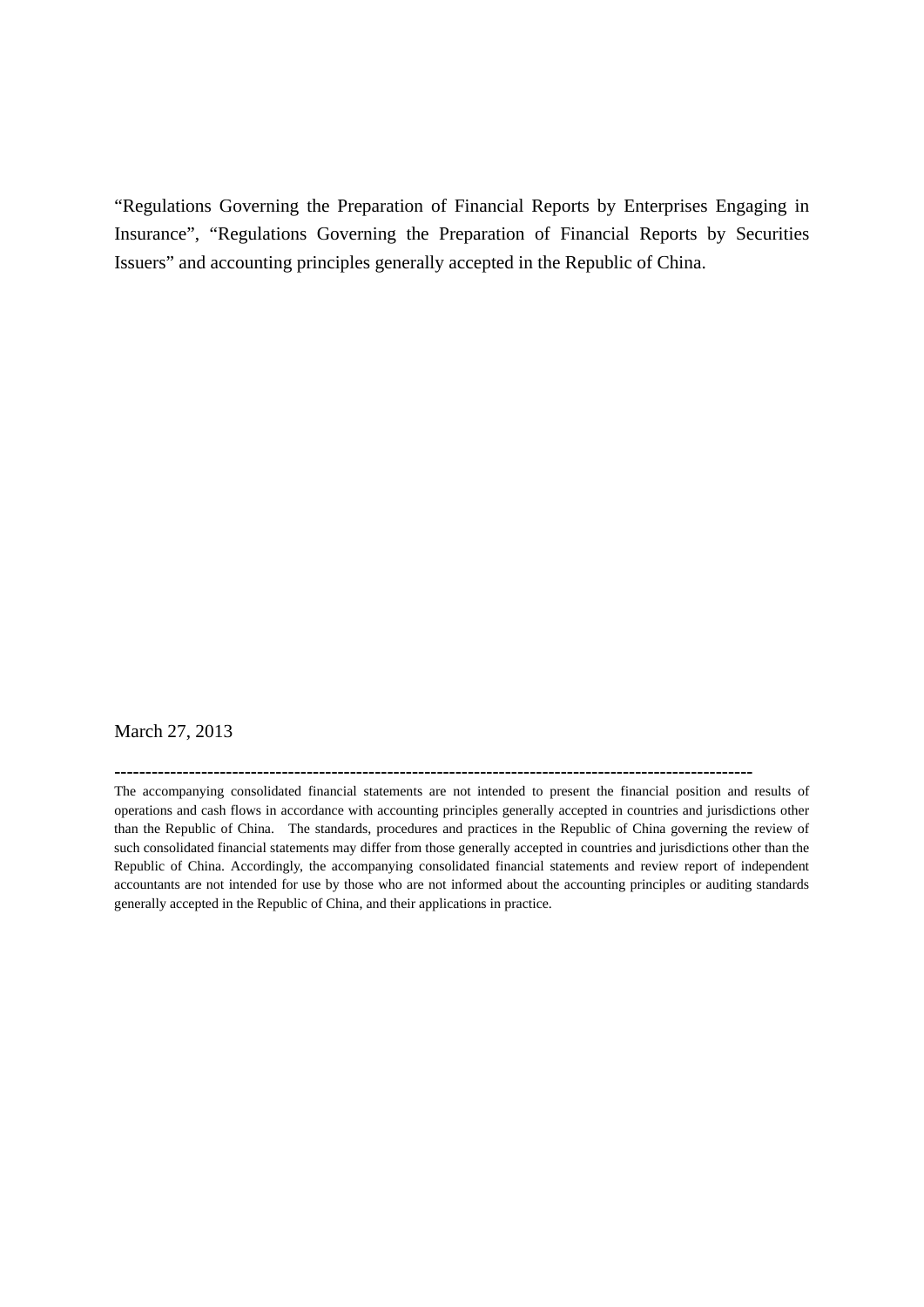#### CONSOLIDATED BALANCE SHEETS

#### DECEMBER 31, 2012 AND 2011

#### (EXPRESSED IN THOUSANDS OF DOLLARS)

|                                                                           |  | December 31, 2012 |      |            | December 31, 2011 |            |                                                                                          | December 31, 2012 |               |                            |           | December 31, 2011 |               |
|---------------------------------------------------------------------------|--|-------------------|------|------------|-------------------|------------|------------------------------------------------------------------------------------------|-------------------|---------------|----------------------------|-----------|-------------------|---------------|
| ASSETS                                                                    |  | NT\$              |      | US\$       |                   | NT\$       | LIABILITIES AND STOCKHOLDERS' EQUITY                                                     |                   | NT\$          | US\$                       |           |                   | NT\$          |
| Cash and cash equivalents (Notes 4 (1) and 5)                             |  | 313,462,564       | - \$ | 10,796,024 | - \$              |            | 322,992,872 Due to the Central Bank and financial institutions (Notes 4 (13) and 5)      | S                 | 358,982,635   | 12,363,790<br>$\mathbf{s}$ |           | - S               | 367,548,678   |
| Due from the Central Bank and call loans to banks (Notes 4 (2) and 5)     |  | 150,956,137       |      | 5,199,109  |                   |            | 180,399,521 Funds borrowed from the Central Bank and other banks (Note 4 (14))           |                   | 60,548,901    |                            | 2,085,376 |                   | 71,873,400    |
| Financial assets at fair value through profit or loss (Notes 4 (3) and 6) |  | 184,569,250       |      | 6,356,785  |                   |            | 188,869,552 Commercial paper payable, net (Notes 4 (15) and 5)                           |                   | 1,880,597     |                            | 64,770    |                   | 1,749,387     |
| Bills and bonds purchased under resale agreements                         |  | 2,282,053         |      | 78,597     |                   |            | 1,460,685 Financial liabilities at fair value through profit or loss (Note 4 (16))       |                   | 14,676,886    |                            | 505,489   |                   | 21,312,632    |
| Receivables, net (Notes $4(4)$ , $(6)$ and $6)$ )                         |  | 125,593,058       |      | 4,325,575  |                   |            | 107,160,487 Bills and bonds sold under repurchase agreements (Notes 4 (3), (7) and (17)) |                   | 187,481,840   |                            | 6,457,098 |                   | 199,581,332   |
| Bills discounted and loans, net (Notes 4 (5), (6) and 5)                  |  | 1,502,490,860     |      | 51,747,576 |                   |            | 1,462,054,154 Payables (Notes 4 (18), (31) and 5)                                        |                   | 61,109,417    | 2,104,681                  |           |                   | 58,514,085    |
| Available-for-sale financial assets, net (Notes 4 (7) and 6)              |  | 220,625,591       |      | 7,598,608  |                   |            | 161,432,963 Deposits and remittances (Notes 4 (19) and 5)                                |                   | 1,718,208,745 | 59,177,157                 |           |                   | 1,588,560,967 |
| Held-to-maturity financial assets, net (Notes 4 (8) and 6)                |  | 160,776,041       |      | 5,537,318  |                   |            | 131,290,215 Bonds payable (Note 4 (20))                                                  |                   | 62,449,668    | 2,150,841                  |           |                   | 61,401,059    |
| Equity investments accounted for by the equity method, net (Note 4 (9))   |  | 2,667,896         |      | 91,885     |                   |            | 2,548,394 Other loans (Notes 4 (21) and 6)                                               |                   | 6,541,000     |                            | 225,280   |                   | 5,429,400     |
| Other financial assets, net (Notes 4 (10) and 6)                          |  | 21,884,597        |      | 753,732    |                   |            | 22,873,366 Accrued pension liability (Note 4 (22))                                       |                   | 3,327,664     |                            | 114,609   |                   | 2,069,310     |
| Real estate investments, net (Note 6)                                     |  | 333,229           |      | 11,477     |                   |            | 480,452 Reserve for operations and liabilities (Note 4 (23))                             |                   |               |                            |           |                   |               |
| Property and equipment, net (Notes 4 (11) and 6)                          |  | 22,705,148        |      | 781,992    |                   | 21,416,577 | Reserve for insurance                                                                    |                   | 8,270,155     |                            | 284,834   |                   | 8,532,270     |
| Intangible assets, net                                                    |  | 312,225           |      | 10,753     |                   | 297,150    | Other reserves                                                                           |                   | 6,611,967     |                            | 227,724   |                   | 5,078,198     |
| Other assets, net (Notes 4 (12), (31), 5 and 6)                           |  | 17,290,046        |      | 595,490    |                   | 15,125,547 | Other financial liabilities (Note 4 (24))                                                |                   | 9,832,957     |                            | 338,659   |                   | 12,620,054    |
|                                                                           |  |                   |      |            |                   |            | Other liabilities (Notes 4 (25))                                                         |                   | 11,941,579    |                            | 411,282   |                   | 10,952,437    |
|                                                                           |  |                   |      |            |                   |            | <b>Total Liabilities</b>                                                                 |                   | 2,511,864,011 | 86,511,590                 |           |                   | 2,415,223,209 |
|                                                                           |  |                   |      |            |                   |            | Stockholders' Equity                                                                     |                   |               |                            |           |                   |               |
|                                                                           |  |                   |      |            |                   |            | Capital stock                                                                            |                   |               |                            |           |                   |               |
|                                                                           |  |                   |      |            |                   |            | Common stock (Note 4 (26))                                                               |                   | 114,498,240   |                            | 3,943,456 |                   | 112,806,148   |
|                                                                           |  |                   |      |            |                   |            | Capital surplus (Note 4 (27))                                                            |                   | 43,425,270    |                            | 1,495,618 |                   | 43,426,403    |
|                                                                           |  |                   |      |            |                   |            | Retained earnings (Note 4(28))                                                           |                   |               |                            |           |                   |               |
|                                                                           |  |                   |      |            |                   |            | Legal reserve                                                                            |                   | 20,066,890    |                            | 691,128   |                   | 18,298,900    |
|                                                                           |  |                   |      |            |                   |            | Special reserve                                                                          |                   | 833,091       |                            | 28,693    |                   | 833,091       |
|                                                                           |  |                   |      |            |                   |            | Unappropriated retained earnings                                                         |                   | 31,312,668    |                            | 1,078,446 |                   | 22,828,132    |
|                                                                           |  |                   |      |            |                   |            | Equity adjustments                                                                       |                   |               |                            |           |                   |               |
|                                                                           |  |                   |      |            |                   |            | Unrealized revaluation increment                                                         |                   | 3,324,517     |                            | 114,500   |                   | 2,206,808     |
|                                                                           |  |                   |      |            |                   |            | Cumulative translation adjustments                                                       |                   | 563,235       |                            | 19,398    |                   | 1,505,518     |
|                                                                           |  |                   |      |            |                   |            | Unrealized gains or losses on financial instruments                                      |                   | 1,051,731     |                            | 36,223    |                   | 1,033,669     |
|                                                                           |  |                   |      |            |                   |            | Net loss on unrecognized pension cost                                                    |                   | 1,290,739)    |                            | 44,456)   |                   | 57,283)       |
|                                                                           |  |                   |      |            |                   |            | Minority interest                                                                        |                   | 299,781       |                            | 10,325    |                   | 297,340       |
|                                                                           |  |                   |      |            |                   |            | <b>Total Stockholders' Equity</b>                                                        |                   | 214,084,684   | 7,373,331                  |           |                   | 203,178,726   |
|                                                                           |  |                   |      |            |                   |            | Commitments and Contingent Liabilities (Note 7)                                          |                   |               |                            |           |                   |               |
|                                                                           |  |                   |      |            |                   |            | Significant Subsequent Events (Note 9)                                                   |                   |               |                            |           |                   |               |
| <b>TOTAL ASSETS</b>                                                       |  | 2.725.948.695     |      | 93.884.921 |                   |            | 2.618.401.935 TOTAL LIABILITIES AND STOCKHOLDERS' EQUITY                                 |                   | 2.725.948.695 | 93.884.921                 |           |                   | 2.618.401.935 |

The accompanying notes are an integral part of these consolidated financial statements.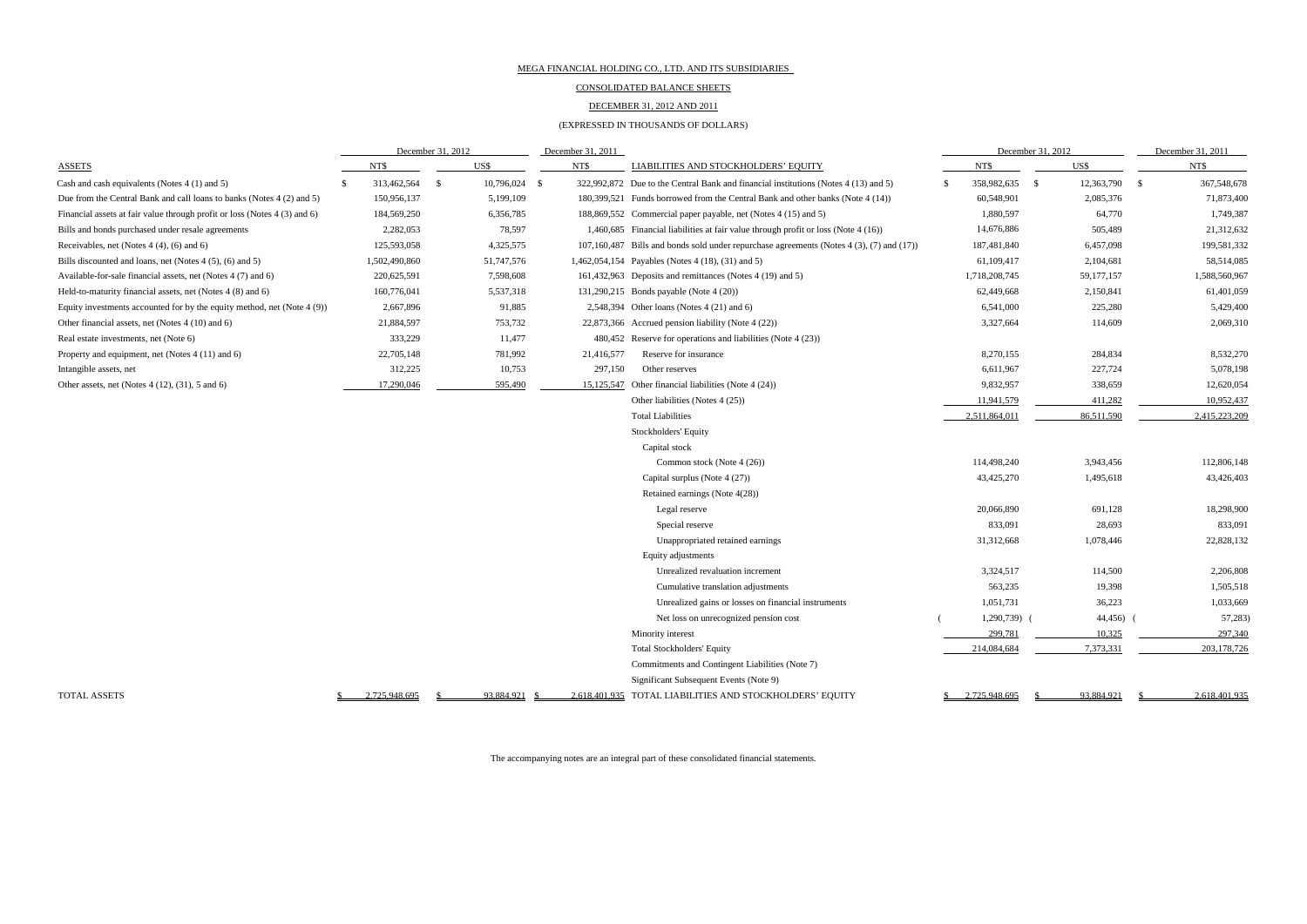#### MEGA FINANCIAL HOLDING CO., LTD AND ITS SUBSIDIARIES CONSOLIDATED STATEMENTS OF INCOME FOR THE YEARS ENDED DECEMBER 31, 2012 AND 2011 (EXPRESSED IN THOUSANDS OF DOLLARS, EXCEPT EARNINGS PER SHARE AMOUNTS)

|                                                                  |                  |                          |      |      | For the Years Ended December 31, |       |                          |
|------------------------------------------------------------------|------------------|--------------------------|------|------|----------------------------------|-------|--------------------------|
|                                                                  |                  |                          | 2012 |      |                                  | 2011  |                          |
|                                                                  |                  | NT\$                     |      | US\$ |                                  | NT\$  |                          |
| Interest income (Note 5)                                         | \$               | 45,555,812               |      | \$   | 1,568,996                        | \$    | 41,474,318               |
| Less: Interest expense (Note 5)                                  |                  | 15,003,809)              |      |      | $516,749$ ) (                    |       | 13,195,214)              |
| Interest income, net                                             |                  | 30,552,003               |      |      | 1,052,247                        |       | 28,279,104               |
| Revenues other than interest, net                                |                  |                          |      |      |                                  |       |                          |
| Service fee revenue and commissions, net (Notes 4(29) and 5)     |                  | 9,221,989                |      |      | 317,616                          |       | 9,203,851                |
| Insurance revenue, net                                           |                  | 1,441,661                |      |      | 49,652                           |       | 1,312,671                |
| Gain from financial assets and liabilities at fair value through |                  |                          |      |      |                                  |       |                          |
| profit or loss (Note 5)                                          |                  | 2,340,353                |      |      | $80,605$ (                       |       | 652,778)                 |
| Realized gain on available-for-sale financial assets, net        |                  | 1,845,136                |      |      | 63,549                           |       | 1,328,018                |
| Investment income from equity investments accounted for          |                  |                          |      |      |                                  |       |                          |
| by the equity method                                             |                  | 305,756                  |      |      | 10,531                           |       | 152,248                  |
| Foreign exchange gain                                            |                  | 2,408,691                |      |      | 82,958                           |       | 1,514,526                |
| Gain on disposal of assets                                       |                  | 139                      |      |      | 5                                |       | 1,002,108                |
| Loss on asset impairment (Note 4 (33))                           | $\overline{(\ }$ | $504,832$ ) (            |      |      | $17,387$ )(                      |       | 195,758)                 |
| Gain on financial assets carried at cost, net                    |                  | 779,264                  |      |      | 26,839                           |       | 734,243                  |
| Gain on sale of non-performing loans (Note 11)                   |                  | 1,305,291                |      |      | 44,966                           |       | 2,046,139                |
| Bad debts and overdue accounts recovered, net                    |                  | 922,704                  |      |      | 31,779                           |       | 439,536                  |
| Other revenue other than interest income                         |                  | 641,885                  |      |      | 22,107                           |       | 572,267                  |
| Net revenue                                                      |                  | 51,260,340               |      |      | 1,765,467                        |       | 45,736,175               |
| Bad debts expense (Notes $4(6)$ , $(10)$ and $(23)$ )            |                  | 4,533,347) (             |      |      | $156, 134)$ (                    |       | 3,714,335)               |
| Provisions for insurance reserve                                 |                  | 13,025                   |      |      | 449                              |       | 67,136                   |
| Operating expenses                                               |                  |                          |      |      |                                  |       |                          |
| Personnel expenses (Note 4(30))                                  |                  | $14,016,488$ ) (         |      |      | $482,744$ ) (                    |       | 13,898,515)              |
| Depreciation and amortization (Note 4(30))                       |                  | 768,996) (               |      |      | $26,485$ )(                      |       | 824,501)                 |
| Other business and administrative expenses (Note 5)              |                  | 6,118,857                |      |      | $210,741$ ) (                    |       | 6,250,456                |
| Income before Income Tax                                         |                  | 25,835,677               |      |      | 889,812                          |       | 21,115,504               |
| Income Tax Expense (Note 4 (31))                                 |                  | 4,292,063)               |      |      | $147,824$ ) (                    |       | 3,429,822)               |
| <b>Consolidated Net Income</b>                                   | \$               | 21,543,614               |      | \$   | 741,988                          | \$    | 17,685,682               |
| Consolidated Net Income Attributable to:                         |                  |                          |      |      |                                  |       |                          |
| Stockholders of the Company                                      | \$               | 21,533,141               |      | \$   | 741,627                          | \$    | 17,679,892               |
| Minority interest                                                |                  | 10,473                   |      |      | 361                              |       | 5,790                    |
|                                                                  | \$               | 21,543,614               |      | \$   | 741,988                          | \$    | 17,685,682               |
|                                                                  |                  | Before Taxes After Taxes |      |      | Before Taxes After Taxes         |       | Before Taxes After Taxes |
| Basic earnings per share (in dollars) (Note $4(32)$ )            |                  |                          |      |      |                                  |       |                          |
| Consolidated net income                                          |                  | 1.88<br>2.26<br>-8       |      | 0.08 | 0.06                             | 1.84  | 1.54                     |
| Diluted earnings per share (in dollars) (Note 4(32))             |                  |                          |      |      |                                  |       |                          |
| Consolidated net income                                          | \$               | 1.88<br>2.26<br>- \$     |      | 0.08 | 0.06                             | 1.84S | 1.54                     |

The accompanying notes are an integral part of these consolidated financial statements.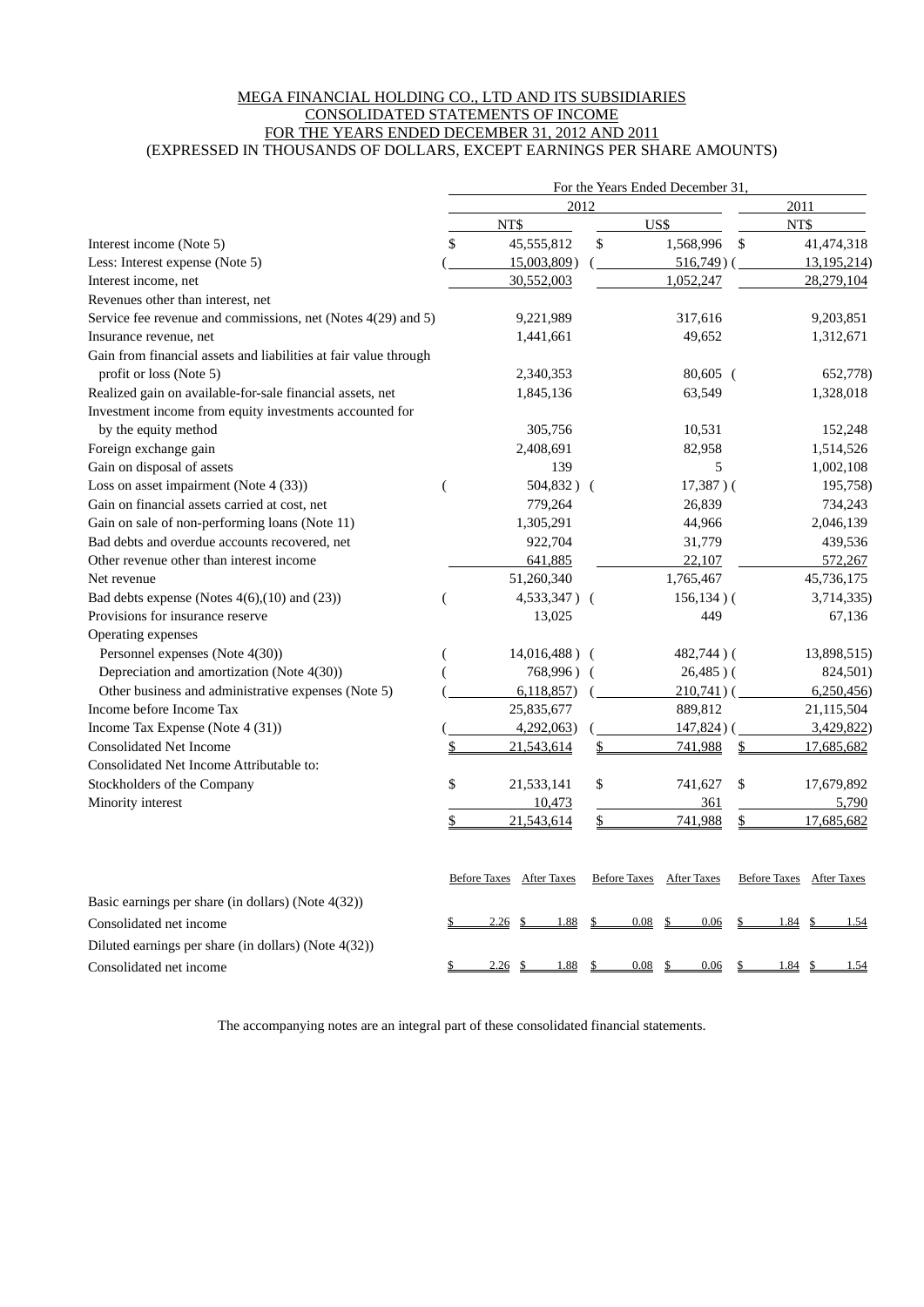CONSOLIDATED STATEMENTS OF CHANGES IN STOCKHOLDERS' EQUITY

FOR THE YEAR ENDED DECEMBER 31, 2011

(Expressed in Thousands of New Taiwan Dollars)

Retained Earnings

|                                             | Common<br>Stock | Capital<br>Surplus         | Legal<br>Reserve | Special<br>Reserve | Unappropriated<br>Retained<br>Earnings |            | Unrealized<br>Revaluation<br>Increments |      | Cumulative<br>Translation<br>Adjustments |    | Unrealized<br>Gains or Losses<br>on Financial<br>Instruments | Net Loss on<br>Unrecognized<br>Pension Cost | Minority<br>Interest     | Total         |
|---------------------------------------------|-----------------|----------------------------|------------------|--------------------|----------------------------------------|------------|-----------------------------------------|------|------------------------------------------|----|--------------------------------------------------------------|---------------------------------------------|--------------------------|---------------|
| For the year ended December 31, 2011        |                 |                            |                  |                    |                                        |            |                                         |      |                                          |    |                                                              |                                             |                          |               |
| Balance, January 1, 2011                    | \$110,594,262   | \$43,426,403               | \$16,787,828     | 354,967<br>-S      | \$18,824,681                           |            | 2,319,945<br>S.                         | - \$ | 829,397                                  | -S | 7,733,637                                                    | \$                                          | 369,606                  | \$201,240,726 |
| Earnings distribution for 2010 (Note)       |                 |                            |                  |                    |                                        |            |                                         |      |                                          |    |                                                              |                                             |                          |               |
| Legal reserve                               |                 |                            | 1,511,072        |                    | $\sim$                                 | 1,511,072) |                                         |      |                                          |    |                                                              |                                             |                          |               |
| Cash dividends                              |                 |                            |                  |                    | $-1$                                   | 9,953,483) |                                         |      |                                          |    |                                                              |                                             | $\sim$                   | 9,953,483)    |
| Stock dividends                             | 2,211,886       |                            |                  |                    | $\sim$                                 | 2,211,886) |                                         |      |                                          |    |                                                              |                                             |                          |               |
| Adjustments in other stockholders' equity   |                 |                            |                  |                    |                                        |            |                                         |      |                                          |    |                                                              |                                             |                          |               |
| arising from long-term equity investments   |                 |                            |                  |                    |                                        |            |                                         |      |                                          |    |                                                              |                                             |                          |               |
| Changes in unrealized gains or losses on    |                 |                            |                  |                    |                                        |            |                                         |      |                                          |    |                                                              |                                             |                          |               |
| available-for-sale financial assets         |                 |                            |                  |                    |                                        |            |                                         |      |                                          |    | 4,831,835)                                                   |                                             | $\overline{\phantom{0}}$ | 4,831,835)    |
| Changes in cumulative translation           |                 |                            |                  |                    |                                        |            |                                         |      |                                          |    |                                                              |                                             |                          |               |
| adjustments                                 |                 |                            |                  |                    |                                        |            |                                         |      | 676,121                                  |    |                                                              |                                             |                          | 676,121       |
| Default loss reserve transferred as special |                 |                            |                  |                    |                                        |            |                                         |      |                                          |    |                                                              |                                             |                          |               |
| reserve                                     |                 |                            |                  | 195,344            |                                        |            |                                         |      |                                          |    |                                                              |                                             | $\overline{\phantom{0}}$ | 195,344       |
| Trading loss reserve transferred as special |                 |                            |                  |                    |                                        |            |                                         |      |                                          |    |                                                              |                                             |                          |               |
| reserve                                     |                 |                            |                  | 282,780            |                                        |            |                                         |      |                                          |    |                                                              |                                             | $\overline{a}$           | 282,780       |
| Changes in asset revaluation increments     |                 |                            |                  |                    |                                        | - (        | 113,137)                                |      |                                          |    |                                                              |                                             | - (                      | 113,137       |
| Net loss on unrecognized pension cost       |                 |                            |                  |                    |                                        |            |                                         |      |                                          |    | $\overline{a}$                                               | 57,283)                                     | $-1$                     | 57,283)       |
| Consolidated net income for the year ended  |                 |                            |                  |                    |                                        |            |                                         |      |                                          |    |                                                              |                                             |                          |               |
| December 31, 2011                           |                 |                            |                  |                    | 17,679,892                             |            |                                         |      |                                          |    |                                                              |                                             | 5,790                    | 17,685,682    |
| Changes in unrealized gains or losses on    |                 |                            |                  |                    |                                        |            |                                         |      |                                          |    |                                                              |                                             |                          |               |
| available-for-sale financial assets         |                 |                            |                  |                    |                                        |            |                                         |      | $\overline{\phantom{a}}$                 |    | 1,868,133)                                                   |                                             | $\sim$                   | 1,868,133)    |
| Changes in minority interest                |                 |                            |                  |                    |                                        |            |                                         |      |                                          |    |                                                              |                                             | 78,056)                  | 78,056)       |
| Balance, December 31, 2011                  | \$112,806,148   | \$ 43,426,403 \$18,298,900 |                  | 833,091            | \$22,828,132                           |            | 2,206,808<br>\$                         |      | 1,505,518                                |    | 1,033,669                                                    | 57,283<br>(S                                | 297,340                  | 203,178,726   |

(Continued)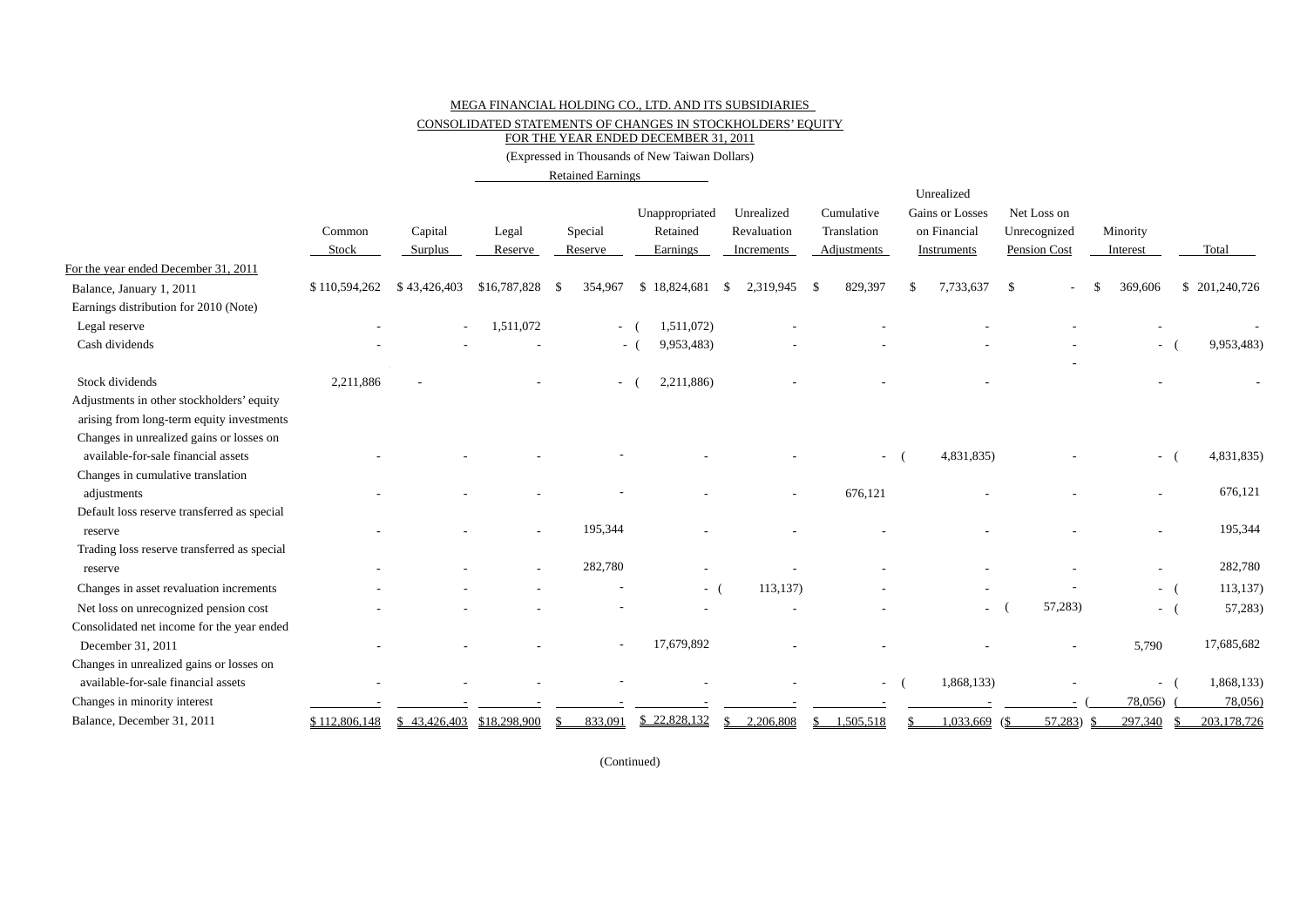CONSOLIDATED STATEMENTS OF CHANGES IN STOCKHOLDERS' EQUITY (Continued)

FOR THE YEAR ENDED DECEMBER 31, 2012

(Expressed in Thousands of New Taiwan Dollars)

Retained Earnings

|                                            |                          |                           |           |         |                          |                 |                   |        | Unrealized      |              |                          |                   |
|--------------------------------------------|--------------------------|---------------------------|-----------|---------|--------------------------|-----------------|-------------------|--------|-----------------|--------------|--------------------------|-------------------|
|                                            |                          |                           |           |         | Unappropriated           | Unrealized      | Cumulative        |        | Gains or Losses | Net Loss on  |                          |                   |
|                                            | Common                   | Capital                   | Legal     | Special | Retained                 | Revaluation     | Translation       |        | on Financial    | Unrecognized | Minority                 |                   |
|                                            | Stock                    | Surplus                   | Reserve   | Reserve | Earnings                 | Increments      | Adjustments       |        | Instruments     | Pension Cost | Interest                 | Total             |
| For the year ended December 31, 2012       |                          |                           |           |         |                          |                 |                   |        |                 |              |                          |                   |
| Balance, January 1, 2012                   | \$112,806,148            | \$43,426,403 \$18,298,900 |           | 833.091 | \$22,828,132             | 2,206,808<br>-S | 1,505,518<br>- \$ | -8     | 1,033,669 (\$   | $57,283$ \$  | 297,340                  | 203,178,726<br>-S |
| Earnings distribution for 2011 (Note)      |                          |                           |           |         |                          |                 |                   |        |                 |              |                          |                   |
| Legal reserve                              |                          |                           | 1,767,990 |         | 1,767,990)<br>$-$ (      |                 |                   |        |                 |              |                          |                   |
| Cash dividends                             |                          |                           |           |         | 9,588,523)<br>$-$ (      |                 |                   |        |                 |              | $\sim$                   | 9,588,523)        |
| Stock dividends                            | 1,692,092                |                           |           |         | 1,692,092)<br>- (        |                 |                   |        |                 |              |                          |                   |
| Adjustments in other stockholders' equity  |                          |                           |           |         |                          |                 |                   |        |                 |              |                          |                   |
| arising from long-term equity investments  |                          |                           |           |         |                          |                 |                   |        |                 |              |                          |                   |
| Changes in unrealized gains or losses on   |                          |                           |           |         |                          |                 |                   |        |                 |              |                          |                   |
| available-for-sale financial assets        |                          |                           |           |         |                          |                 |                   |        | 154,087         |              |                          | 154,087           |
| Adjustments in other stockholders' equity  | $\overline{\phantom{a}}$ | 1,133                     |           |         |                          |                 |                   |        |                 |              | $\sim$                   | 1,133)            |
| Changes in cumulative translation          |                          |                           |           |         |                          |                 |                   |        |                 |              |                          |                   |
| adjustments                                |                          |                           |           |         |                          | $\sim$          | 942,283)          |        |                 |              | $\sim$ 10 $\pm$          | 942,283)          |
| Changes in asset revaluation increments    |                          |                           |           |         | $\overline{\phantom{a}}$ | 1,117,709       |                   |        |                 |              | $\sim$                   | 1,117,709         |
| Net loss on unrecognized pension cost      |                          |                           |           |         |                          |                 |                   |        | $\sim$          | 1,233,456)   | $\sim$                   | 1,233,456)        |
| Consolidated net income for the year ended |                          |                           |           |         |                          |                 |                   |        |                 |              |                          |                   |
| December 31, 2012                          |                          |                           |           | $\sim$  | 21,533,141               |                 |                   |        |                 |              | 10,473                   | 21,543,614        |
| Changes in unrealized gains or losses on   |                          |                           |           |         |                          |                 |                   |        |                 |              |                          |                   |
| available-for-sale financial assets        |                          |                           |           |         |                          |                 |                   | $\sim$ | 136,025)        |              | $\overline{\phantom{a}}$ | 136,025)          |
| Changes in minority interest               |                          |                           |           |         |                          |                 |                   |        |                 |              | 8,032)                   | 8,032             |
| Balance, December 31, 2012                 | \$114,498,240            | \$43,425,270 \$20,066,890 |           | 833.091 | \$31,312,668             | 3,324,517<br>S. | 563,235           |        | $1,051,731$ (\$ | ,290,739)    | 299,781                  | 214,084,684       |

Note: Remunerations to directors and supervisors amounting to NT\$67,998 and NT \$79,559 thousand and employee bonuses amounting to NT \$10,892 and NT \$10,186 thousand for 2010 and 2011, respectively, had been deducted from the statement of income.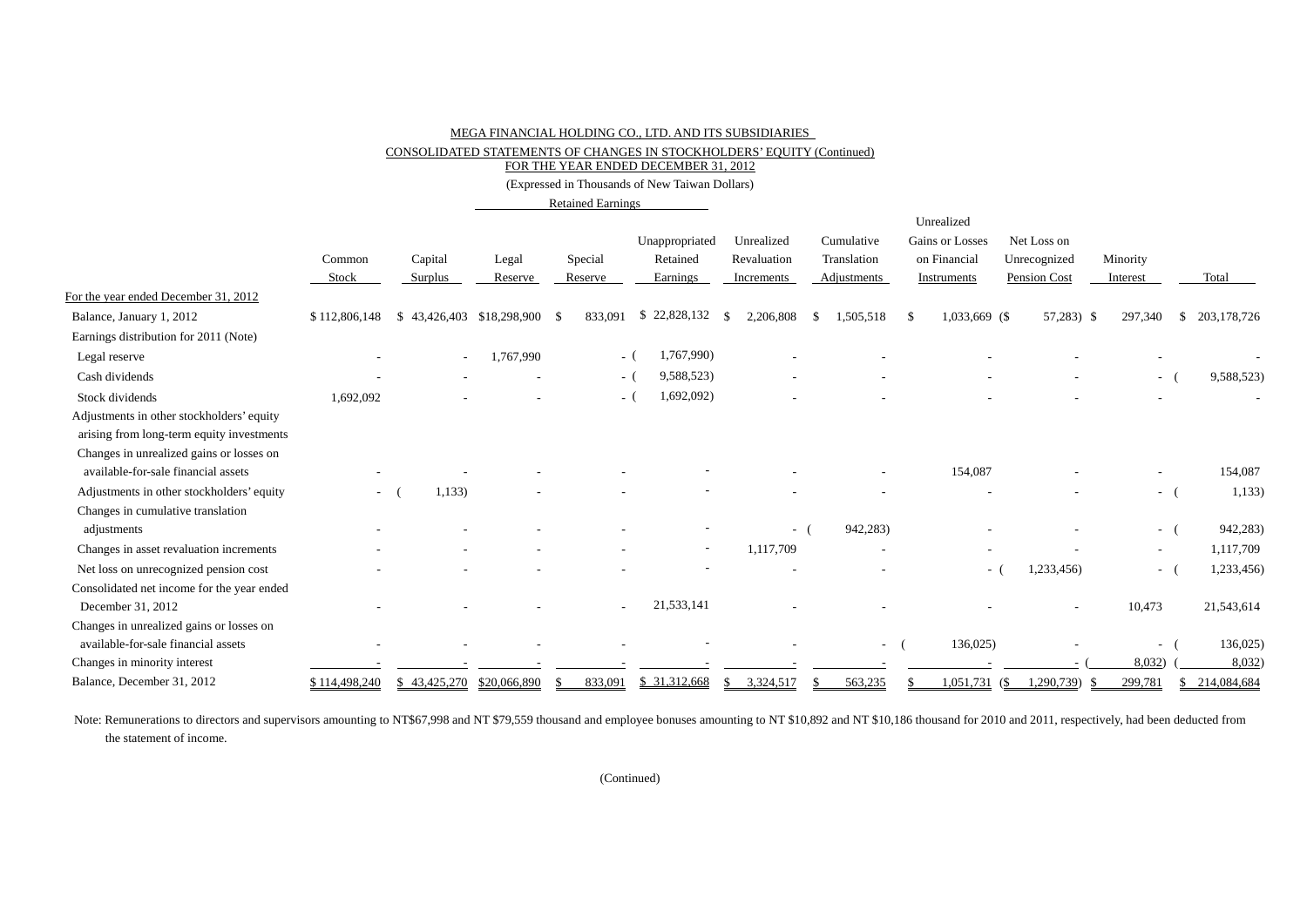#### CONSOLIDATED STATEMENTS OF CHANGES IN STOCKHOLDERS' EQUITY (Continued)

FOR THE YEAR ENDED DECEMBER 31, 2012

(Expressed in Thousands of US Dollars)

#### Retained Earnings

|                                            |                            |                 |                    |         |                   |               |     |             | Unrealized      |              |              |                          |           |
|--------------------------------------------|----------------------------|-----------------|--------------------|---------|-------------------|---------------|-----|-------------|-----------------|--------------|--------------|--------------------------|-----------|
|                                            |                            |                 |                    |         | Unappropriated    | Unrealized    |     | Cumulative  | Gains or Losses |              | Net Loss on  |                          |           |
|                                            | Common                     | Capital         | Legal              | Special | Retained          | Revaluation   |     | Translation | on Financial    |              | Unrecognized | Minority                 |           |
|                                            | Stock                      | Surplus         | Reserve            | Reserve | Earnings          | Increments    |     | Adjustments | Instruments     |              | Pension Cost | Interest                 | Total     |
| For the year ended December 31, 2012       |                            |                 |                    |         |                   |               |     |             |                 |              |              |                          |           |
| Balance, January 1, 2012                   | 3,885,178<br><sup>\$</sup> | 1,495,657<br>£. | 630,236 \$<br>- \$ | 28,693  | 786,228           | -\$<br>76,005 | -\$ | 51,852      | 35,601<br>-S    | (S           | $1,973$ \$   | 10,240                   | 6,997,717 |
| Earnings distribution for 2011 (Note)      |                            |                 |                    |         |                   |               |     |             |                 |              |              |                          |           |
| Legal reserve                              |                            |                 | 60,892             |         | 60,892)<br>$-$ (  |               |     |             |                 |              |              |                          |           |
| Cash dividends                             |                            |                 |                    |         | 330,239)<br>$-$ ( |               |     |             |                 |              |              | - (                      | 330,239)  |
| Stock dividends                            | 58,278                     |                 |                    |         | 58,278)<br>- (    |               |     |             |                 |              |              |                          |           |
| Adjustments in other stockholders' equity  |                            |                 |                    |         |                   |               |     |             |                 |              |              |                          |           |
| arising from long-term equity investments  |                            |                 |                    |         |                   |               |     |             |                 |              |              |                          |           |
| Changes in unrealized gains or losses on   |                            |                 |                    |         |                   |               |     |             |                 |              |              |                          |           |
| available-for-sale financial assets        |                            |                 |                    |         |                   |               |     |             | 5,307           |              |              |                          | 5,307     |
| Adjustments in other stockholders' equity  | $\overline{\phantom{a}}$   | 39)             |                    |         |                   |               |     |             |                 |              |              | $ -$                     | 39)       |
| Changes in cumulative translation          |                            |                 |                    |         |                   |               |     |             |                 |              |              |                          |           |
| adjustments                                |                            |                 |                    |         |                   |               |     | 32,453)     |                 |              |              | - (                      | 32,453)   |
| Changes in asset revaluation increments    |                            |                 |                    |         |                   | 38,495        |     |             |                 |              |              | $\overline{\phantom{a}}$ | 38,495    |
| Net loss on unrecognized pension cost      |                            |                 |                    |         |                   |               |     |             |                 | $\sim$       | 42,483)      | $\sim$                   | 42,483)   |
| Consolidated net income for the year ended |                            |                 |                    |         |                   |               |     |             |                 |              |              |                          |           |
| December 31, 2012                          |                            |                 |                    |         | 741,627           |               |     |             |                 |              |              | 361                      | 741,988   |
| Changes in unrealized gains or losses on   |                            |                 |                    |         |                   |               |     |             |                 |              |              |                          |           |
| available-for-sale financial assets        |                            |                 |                    |         |                   |               |     | $\sim$      | 4,685           |              |              | $\sim$                   | 4,685     |
| Changes in minority interest               |                            |                 |                    |         |                   |               |     |             |                 |              |              | 276)                     | 276)      |
| Balance, December 31, 2012                 | 3,943,456                  |                 | 691,128            | 28,693  | 1,078,446<br>S.   | 114,500       |     | 19,398      |                 | $36,223$ (\$ | 44,456<br>-S | 10,325                   | 7,373,331 |

Note: Remunerations to directors and supervisors amounting to USD\$2,342 and USD \$2,740 thousand and employee bonuses amounting to USD \$375 and USD \$351 thousand for 2010 and 2011, respectively, had been deducted from the statement of income.

The accompanying notes are an integral part of these consolidated financial statements.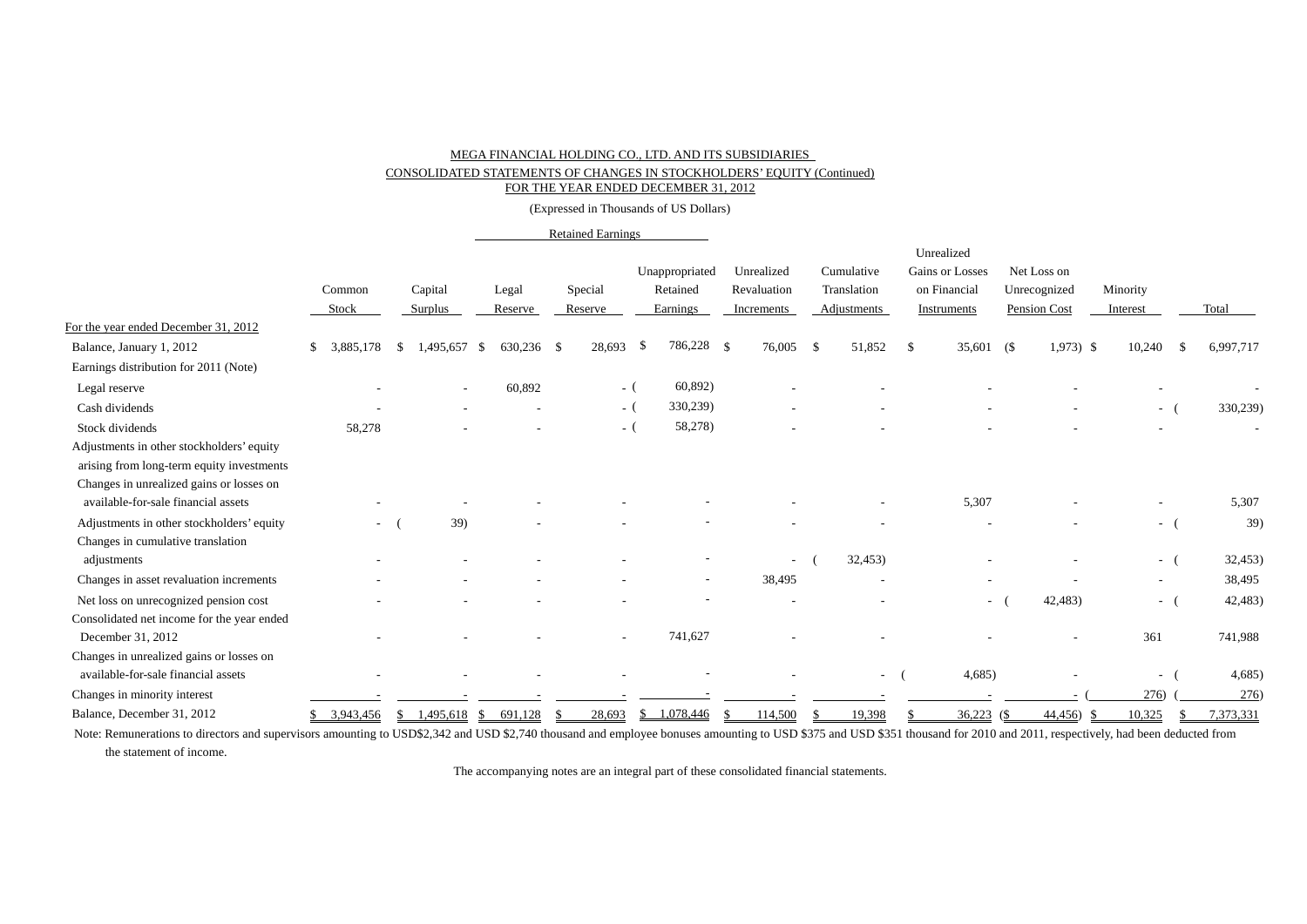#### MEGA FINANCIAL HOLDING CO., LTD. AND ITS SUBSIDIARIES CONSOLIDATED STATEMENTS OF CASH FLOWS FOR THE YEARS ENDED DECEMBER 31, 2012 AND 2011 (EXPRESSED IN THOUSANDS OF DOLLARS)

|                                                             |                |                 |      | For the Years Ended December 31. |                |               |
|-------------------------------------------------------------|----------------|-----------------|------|----------------------------------|----------------|---------------|
|                                                             |                |                 | 2012 |                                  |                | 2011          |
|                                                             |                | NT\$            |      | US\$                             |                | NT\$          |
| <b>Cash Flows from Operating Activities</b>                 |                |                 |      |                                  |                |               |
| Consolidated net income attributable to stockholders of the |                |                 |      |                                  |                |               |
| company                                                     | \$             | 21,533,141      | \$   | 741,627                          | \$             | 17,679,892    |
| Consolidated net income attributable to minority interest   |                | 10,473          |      | 361                              |                | 5,790         |
| Adjustments to reconcile consolidated net income to net     |                |                 |      |                                  |                |               |
| cash provided by (used in) operating activities:            |                |                 |      |                                  |                |               |
| Bad debts expense                                           |                | 4,533,347       |      | 156,134                          |                | 3,714,335     |
| Investment income from equity investments accounted         |                |                 |      |                                  |                |               |
| for by the equity method                                    | €              | $305,756$ (     |      | $10,530$ (                       |                | 152,248)      |
| Cash dividends distributed by equity investments            |                |                 |      |                                  |                |               |
| accounted for by the equity method                          |                | 138,465         |      | 4,769                            |                | 136,306       |
| Valuation gain from financial assets and liabilities        | €              | $1,180,352$ (   |      | 40,653)                          | $\overline{ }$ | 911,730)      |
| Gain from disposal of assets, net                           |                | $139)$ (        |      | 5)                               | $\sqrt{ }$     | $1,002,108$ ) |
| Loss on asset impairment                                    |                | 504,832         |      | 17,387                           |                | 195,758       |
| Depreciation and amortization                               |                | 768,996         |      | 26,485                           |                | 824,501       |
| Loss on scrapped assets                                     |                |                 |      |                                  |                | 509           |
| Reversal of insurance reserves                              | (              | $13,025$ (      |      | 448) (                           |                | 67,136)       |
| Provisions for other reserves                               |                |                 |      |                                  |                | 1,509         |
| Exchangeable bond discounted amortization                   |                | 48,609          |      | 1,674                            |                | 22,859        |
| Changes in assets and liabilities:                          |                |                 |      |                                  |                |               |
| Decrease (increase) in financial assets at fair value       |                |                 |      |                                  |                |               |
| through profit or loss                                      |                | 5,480,654       |      | 188,760                          | $\left($       | 25,637,639)   |
| (Increase) decrease in bills and bonds purchased under      |                |                 |      |                                  |                |               |
| resale agreements                                           |                | 821,368) (      |      | 28,289)                          |                | 323,006       |
| (Increase) decrease in receivables                          |                | 18,454,818) (   |      | 635,606)                         |                | 39,702,243    |
| Decrease (increase) in other financial assets               |                | 344,621         |      | 11,869                           | (              | $100,073$ )   |
| Net change in deferred income tax assets/liabilities        | €              | $319,840$ (     |      | 11,016)                          |                | 201,029       |
| Increase in other assets                                    |                | $1,679,620$ (   |      | 57,848) (                        |                | 3,230,655)    |
| Decrease in financial liabilities at fair value through     |                |                 |      |                                  |                |               |
| profit or loss                                              | $\overline{(}$ | $6,635,746$ (   |      | 228,543) (                       |                | 8,707,289)    |
| (Decrease) increase in bills and bonds sold under           |                |                 |      |                                  |                |               |
| repurchase agreements                                       | (              | $12,099,492)$ ( |      | 416,721)                         |                | 17,764,652    |
| Increase (decrease) in payables                             |                | 2,595,332       |      | 89,386                           | $\left($       | 12,898,788)   |
| Increase in accrued pension liability                       |                | 24,898          |      | 858                              |                | 263,751       |
| (Decrease) increase in other financial liabilities          |                | 2,787,097) (    |      | 95,991)                          |                | 5,262,355     |
| Increase in other liabilities                               |                | 819,864         |      | 28,237                           |                | 2,132,674     |
| Net cash (used in) provided by operating activities         |                | 7,494,021)      |      | 258,103                          |                | 35,523,503    |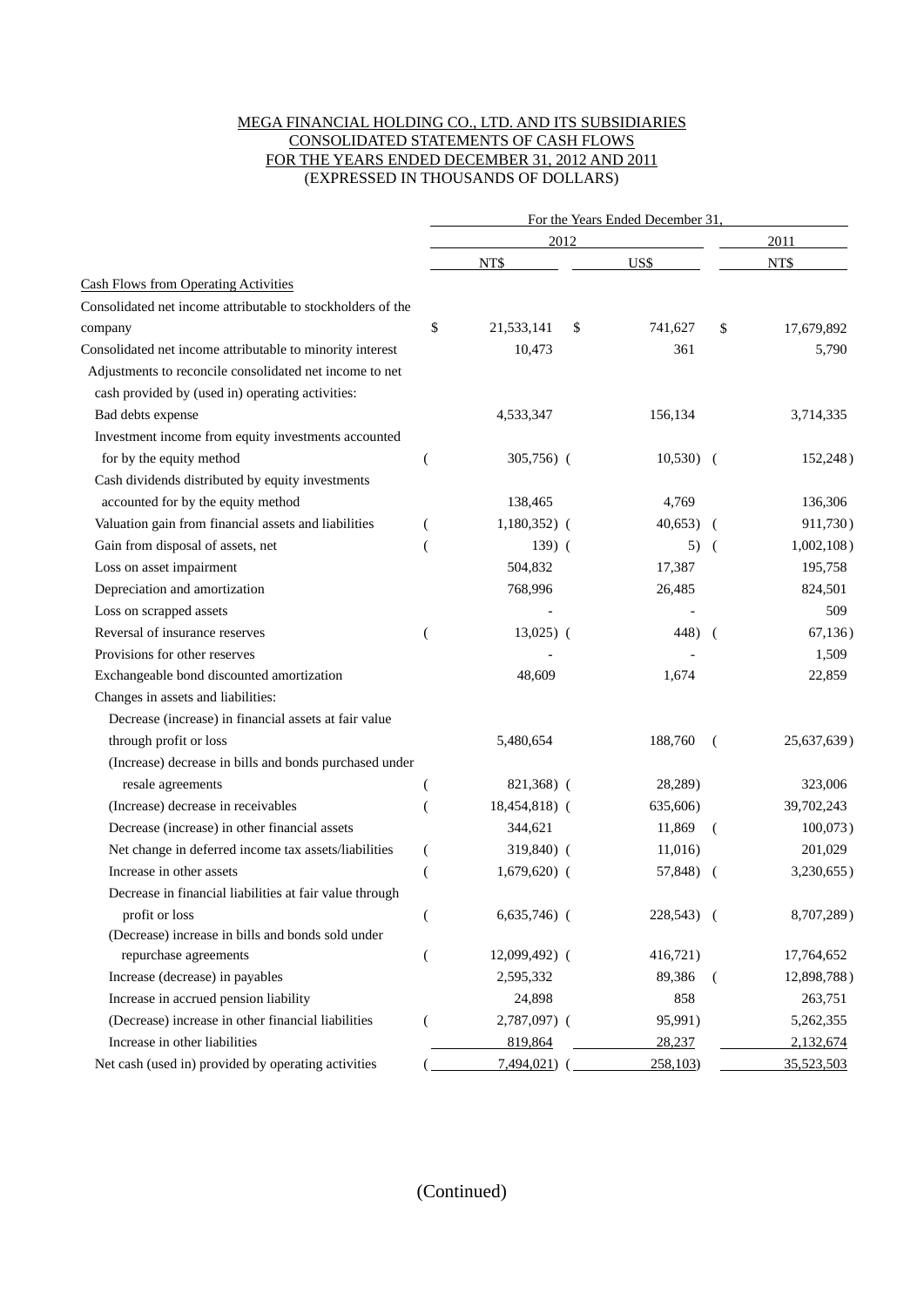### MEGA FINANCIAL HOLDING CO., LTD. AND ITS SUBSIDIARIES CONSOLIDATED STATEMENTS OF CASH FLOWS (Continued) FOR THE YEARS ENDED DECEMBER 31, 2012 AND 2011

(Expressed in Thousands of Dollars)

|                                                            |                |                |      | For the Years Ended December 31 |     |              |
|------------------------------------------------------------|----------------|----------------|------|---------------------------------|-----|--------------|
|                                                            |                |                | 2012 |                                 |     | 2011         |
|                                                            |                | NT\$           |      | US\$                            |     | NT\$         |
| <b>Cash Flows from Investing Activities</b>                |                |                |      |                                 |     |              |
| Decrease (increase) in due from the Central Bank and call  |                |                |      |                                 |     |              |
| loans to banks                                             | \$             | 29,443,384     | -S   | 1,014,065                       | (   | 53,951,507)  |
| Increase in bills discounted and loans                     |                | 43,863,781) (  |      | 1,510,721)                      | - ( | 128,325,506) |
| Decrease in financial instruments carried at cost          |                | 588,956        |      | 20,284                          |     | 74,835       |
| (Increase) decrease in available-for-sale financial assets | (              | 59,741,544) (  |      | 2,057,570)                      |     | 16,856,533   |
| (Increase) decrease in held-to-maturity financial assets   | $\overline{(}$ | 29,485,826) (  |      | 1,015,527)                      |     | 86,549,657   |
| Proceeds from capital reduction of equity investments      |                |                |      |                                 |     |              |
| accounted for by the equity method                         |                | 58,064         |      | 2,000                           |     | 26,880       |
| Proceeds from sale of property and equipment               |                | 4,237          |      | 146                             |     | 1,107,197    |
| Acquisition of property and equipment                      | (              | 501,037) (     |      | 17,256)                         | - ( | 728,928)     |
| Acquisition of intangible assets                           |                | 52,752)        |      | 1,817                           |     | 88,966)      |
| Net cash used in investing activities                      |                | 103,550,299) ( |      | 3,566,396)                      |     | 78,479,805)  |
| <b>Cash Flows from Financing Activities</b>                |                |                |      |                                 |     |              |
| Payments of cash dividends                                 | (              | 9,588,523) (   |      | 330,240)                        | - ( | 9,953,483)   |
| (Decrease) increase in due to the Central Bank and         |                |                |      |                                 |     |              |
| financial institutions                                     | (              | 8,566,043) (   |      | 295,025)                        |     | 44,844,513   |
| (Decrease) increase in funds borrowed from the Central     |                |                |      |                                 |     |              |
| Bank and financial institutions                            | €              | 11,324,499) (  |      | 390,029)                        |     | 33,304,760   |
| Increase (decrease) in commercial papers payable           |                | 131,210        |      | 4,519                           | (   | 7,113,009)   |
| Increase in deposits and remittances                       |                | 129,647,778    |      | 4,465,224                       |     | 29,987,828   |
| Increase in bonds payable                                  |                | 1,000,000      |      | 34,441                          |     | 8,328,200    |
| Increase (decrease) in other loans                         |                | 1,111,600      |      | 38,285                          |     | 5,738,600)   |
| Increase (decrease) in minority interest                   |                | 2,441          |      | 84                              |     | 72,266       |
| Net cash provided by financing activities                  |                | 102,413,964    |      | 3,527,259                       |     | 93,587,943   |
| Effect of changes in foreign exchange rate                 |                | 899,952)       |      | 30,995                          |     | 623,239      |
| Net (decrease) increase in cash and cash equivalents       |                | 9,530,308) (   |      | 328,235)                        |     | 51,254,880   |
| Cash and cash equivalents, beginning of year               |                | 322,992,872    |      | 11,124,259                      |     | 271,737,992  |
| Cash and cash equivalents, end of year                     |                | 313,462,564    |      | 10,796,024                      |     | 322,992,872  |
| Supplemental cash flow information:                        |                |                |      |                                 |     |              |
| Interest paid                                              | \$             | 14,659,167     | \$   | 504,879                         |     | 12,690,535   |
| Income tax paid                                            | \$             | 5,301,164      | \$   | 182,578                         |     | 5,843,278    |
| Non-cash Investing And Financing Activities                |                |                |      |                                 |     |              |
| Payables - corporate bonds within 1 year of maturity       | \$             | 6,600,000      | \$   | 227,312                         | \$  | 300,000      |

The accompanying notes are an integral part of these consolidated financial statements.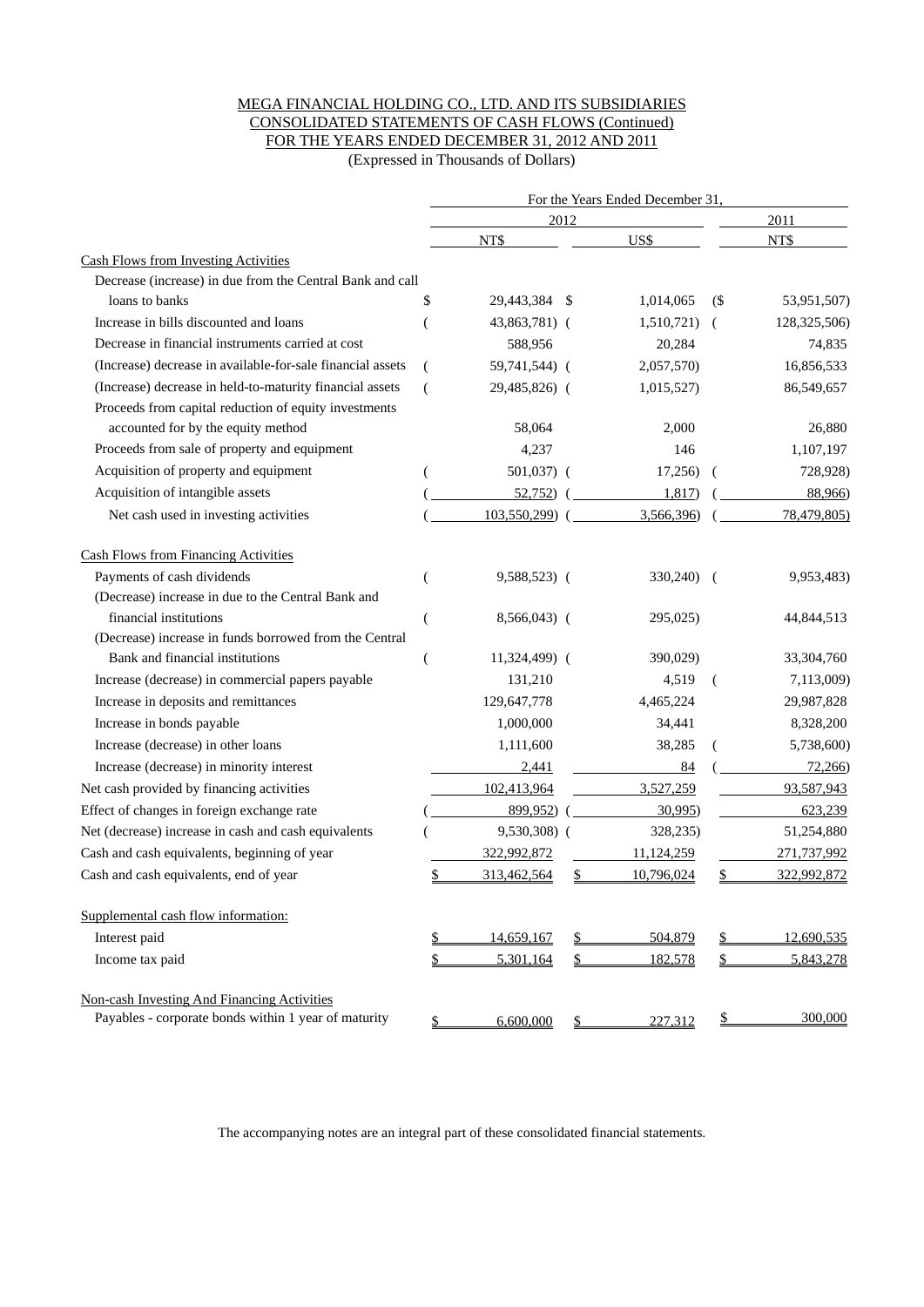#### MEGA FINANCIAL HOLDING CO., LTD. BALANCE SHEETS December 31, 2012 and 2011 (Expressed in Thousands of Dollars)

|                                                | December 31,    |           |    | December 31,       |                                                    |                  | December 31, | December 31, |  |
|------------------------------------------------|-----------------|-----------|----|--------------------|----------------------------------------------------|------------------|--------------|--------------|--|
| <b>ASSETS</b>                                  | 2012            |           |    | 2011               | LIABILITIES AND STOCKHOLDERS' EQUITY               |                  | 2012         | 2011         |  |
|                                                | NT\$            | US\$      |    | NT\$               |                                                    | NT\$             | US\$         | NT\$         |  |
| Assets                                         |                 |           |    |                    | Liabilities                                        |                  |              |              |  |
| Cash and cash equivalents                      | \$<br>77,293 \$ | 2,662     | -S | 4,276,849          | Commercial paper payable                           | 881,079 \$<br>£. | 30,346       | $\mathbf{s}$ |  |
| Receivables, net                               | 857,471         | 29,533    |    | 715,141            | Financial liabilities at fair value through profit |                  |              |              |  |
| Available-for-sale financial assets, net       | 5,143,167       | 177,137   |    | 5,279,193          | or loss                                            | 1,200            | 41           |              |  |
| Equity investments accounted for by the equity |                 |           |    |                    | Payables                                           | 12,213,876       | 420,661      | 10,778,190   |  |
| method, net                                    | 235, 347, 057   | 8,105,633 |    | 218,167,682        | Bonds payable                                      | 16,049,668       | 552,770      | 16,301,059   |  |
| Financial assets carried at cost               | 758,193         | 26,113    |    | 762,046            | Accrued pension liability                          | 48,728           | 1,678        | 41,906       |  |
| Property and equipment, net                    | 783,919         | 26,999    |    | 784,065            | Other liabilities                                  | 2,257            | 78           | 1,608        |  |
| Other assets, net                              | 10,952          | 377       |    |                    | 15,514 Total Liabilities                           | 29,196,808       | 1,005,574    | 27,122,763   |  |
| Deferred tax assets, net                       | 3,659           | 126       |    |                    | 3,659 Stockholders' Equity                         |                  |              |              |  |
|                                                |                 |           |    |                    | Common stock                                       | 114,498,240      | 3,943,456    | 112,806,148  |  |
|                                                |                 |           |    |                    | Capital surplus                                    | 43,425,270       | 1,495,618    | 43,426,403   |  |
|                                                |                 |           |    |                    | Retained earnings                                  |                  |              |              |  |
|                                                |                 |           |    |                    | Legal reserve                                      | 20,066,890       | 691,128      | 18,298,900   |  |
|                                                |                 |           |    |                    | Special reserve                                    | 833,091          | 28,693       | 833,091      |  |
|                                                |                 |           |    |                    | Unappropriated retained earnings                   | 31,312,668       | 1,078,446    | 22,828,132   |  |
|                                                |                 |           |    |                    | Equity adjustments                                 |                  |              |              |  |
|                                                |                 |           |    |                    | Land revaluation increment                         | 3,324,517        | 114,500      | 2,206,808    |  |
|                                                |                 |           |    |                    | Cumulative translation adjustments                 | 563,235          | 19,398       | 1,505,518    |  |
|                                                |                 |           |    |                    | Unrealized gains on financial instruments          | 1,051,731        | 36,223       | 1,033,669    |  |
|                                                |                 |           |    |                    | Net loss of unrecognized pension cost              | 1.290.739)       | 44,456)      | 57,283)      |  |
|                                                |                 |           |    |                    | <b>Total Stockholders' Equity</b>                  | 213,784,903      | 7,363,006    | 202,881,386  |  |
|                                                |                 |           |    |                    | TOTAL LIABILITIES AND STOCKHOLDERS'                |                  |              |              |  |
| <b>TOTAL ASSETS</b>                            | 242,981,711     | 8,368,580 |    | 230,004,149 EQUITY |                                                    | 242,981,711      | 8,368,580    | 230,004,149  |  |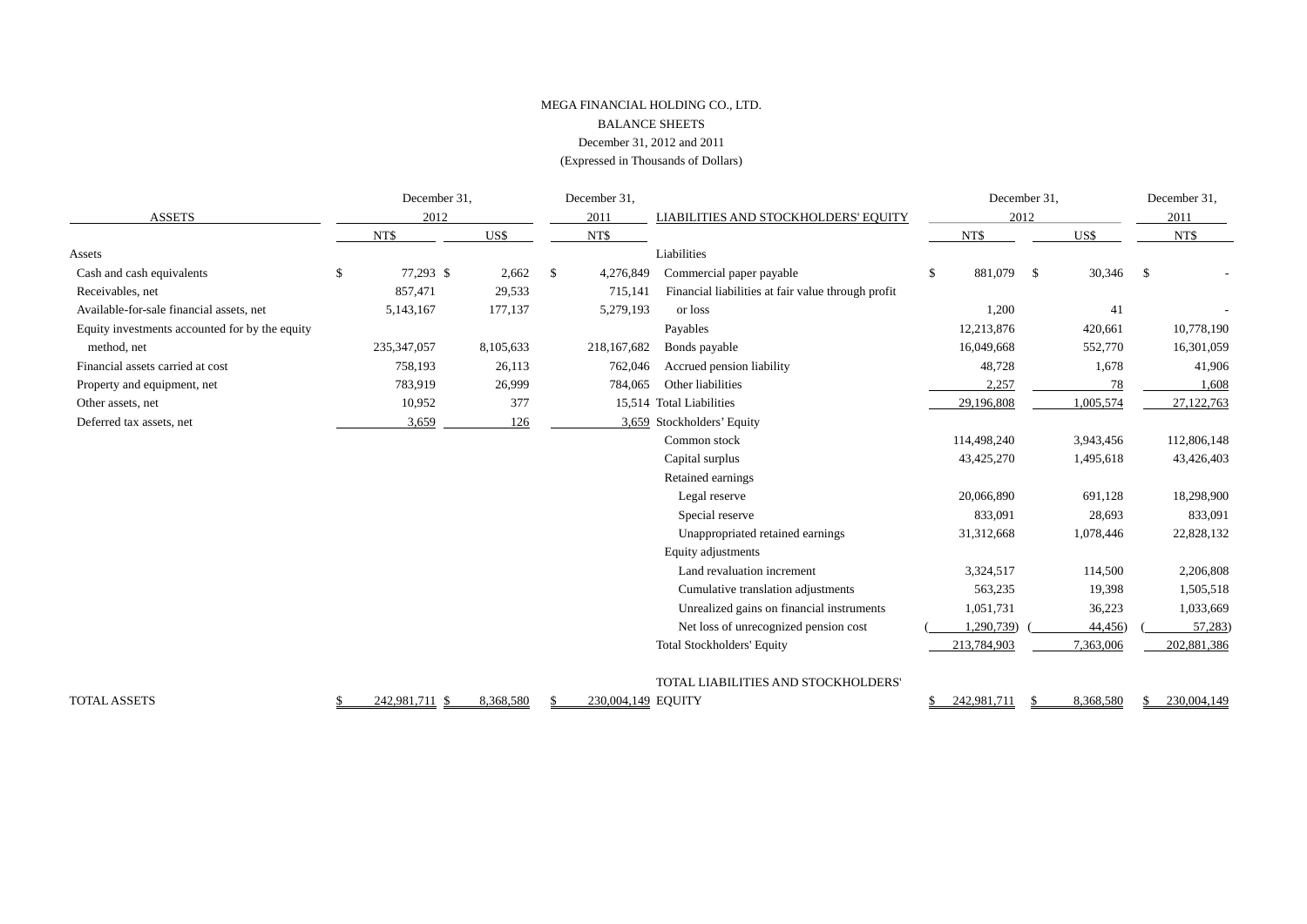### MEGA FINANCIAL HOLDING CO., LTD. STATEMENTS OF INCOME

### For the years ended December 31, 2012 and 2011

(Expressed in Thousands of Dollars, Except Earnings Per Share Amounts)

|                                               |    | For the year ended  |              |                    | For the year ended |                     |                    |  |
|-----------------------------------------------|----|---------------------|--------------|--------------------|--------------------|---------------------|--------------------|--|
|                                               |    | December 31, 2012   |              |                    |                    | December 31, 2011   |                    |  |
| Revenues                                      |    | NT\$                |              | US\$               |                    | NT\$                |                    |  |
| Interest income                               | \$ | 27,319              | $\mathbb{S}$ | 941                | $\mathsf{\$}$      |                     | 37,256             |  |
| Gain from financial assets and liabilities    |    |                     |              |                    |                    |                     |                    |  |
| at fair value through profit or los           |    |                     |              |                    |                    |                     | 241,800            |  |
| Investment income from equity investments     |    |                     |              |                    |                    |                     |                    |  |
| accounted for by the equity method            |    | 22,661,062          |              | 780,474            |                    |                     | 18,111,631         |  |
| Other revenue except for interest income      |    | 33,055              |              | 1,138              |                    |                     | 11,079             |  |
| Total revenue                                 |    | 22,721,436          |              | 782,553            |                    |                     | 18,401,766         |  |
| Expenses and losses                           |    |                     |              |                    |                    |                     |                    |  |
| Interest expense                              |    | $361,053$ )(        |              | $12,436$ ) (       |                    |                     | 364,912)           |  |
| Loss from financial assets and liabilities at |    |                     |              |                    |                    |                     |                    |  |
| fair value through profit and loss            |    | $1,200$ ) (         |              | 41)                |                    |                     |                    |  |
| Loss from financial assets carried at cost    |    | $1,039$ ) (         |              | 36)                |                    |                     |                    |  |
| Personnel expenses                            |    | $247,850$ ) (       |              | $8,536$ ) (        |                    |                     | 223,532)           |  |
| Depreciation and amortization                 |    | $21,806$ ) (        |              | $751)$ (           |                    |                     | 31,677)            |  |
| Other business and administrative expenses    |    | $79,421)$ (         |              | 2,735)             |                    |                     | 97,340)            |  |
| Total expenses and losses                     |    | $712,369$ )(        |              | 24,535)            |                    |                     | 717,461)           |  |
| Income before Income Tax from Continuing      |    |                     |              |                    |                    |                     |                    |  |
| Operations                                    |    | 22,009,067          |              | 758,018            |                    |                     | 17,684,305         |  |
| Income tax expense                            |    | $475,926$ )         |              | 16,391)            |                    |                     | 4,413)             |  |
| Net Income                                    | S  | 21,533,141          |              | 741,627            |                    |                     | 17,679,892         |  |
| Basic Earnings Per Share (in dollars)         |    | <b>Before Taxes</b> |              | <b>After Taxes</b> |                    | <b>Before Taxes</b> | <b>After Taxes</b> |  |
| Net Income from Continuing Operations         |    | <u>1.92</u>         | \$           | 1.88               |                    | 1.54                | \$<br><u>1.54</u>  |  |
| Diluted Earnings Per Share (in dollars)       |    | <b>Before Taxes</b> |              | <b>After Taxes</b> |                    | <b>Before Taxes</b> | <b>After Taxes</b> |  |
| Net Income from Continuing Operations         | S  | 1.92                | \$           | 1.88               | \$                 | 1.54                | \$<br>1.54         |  |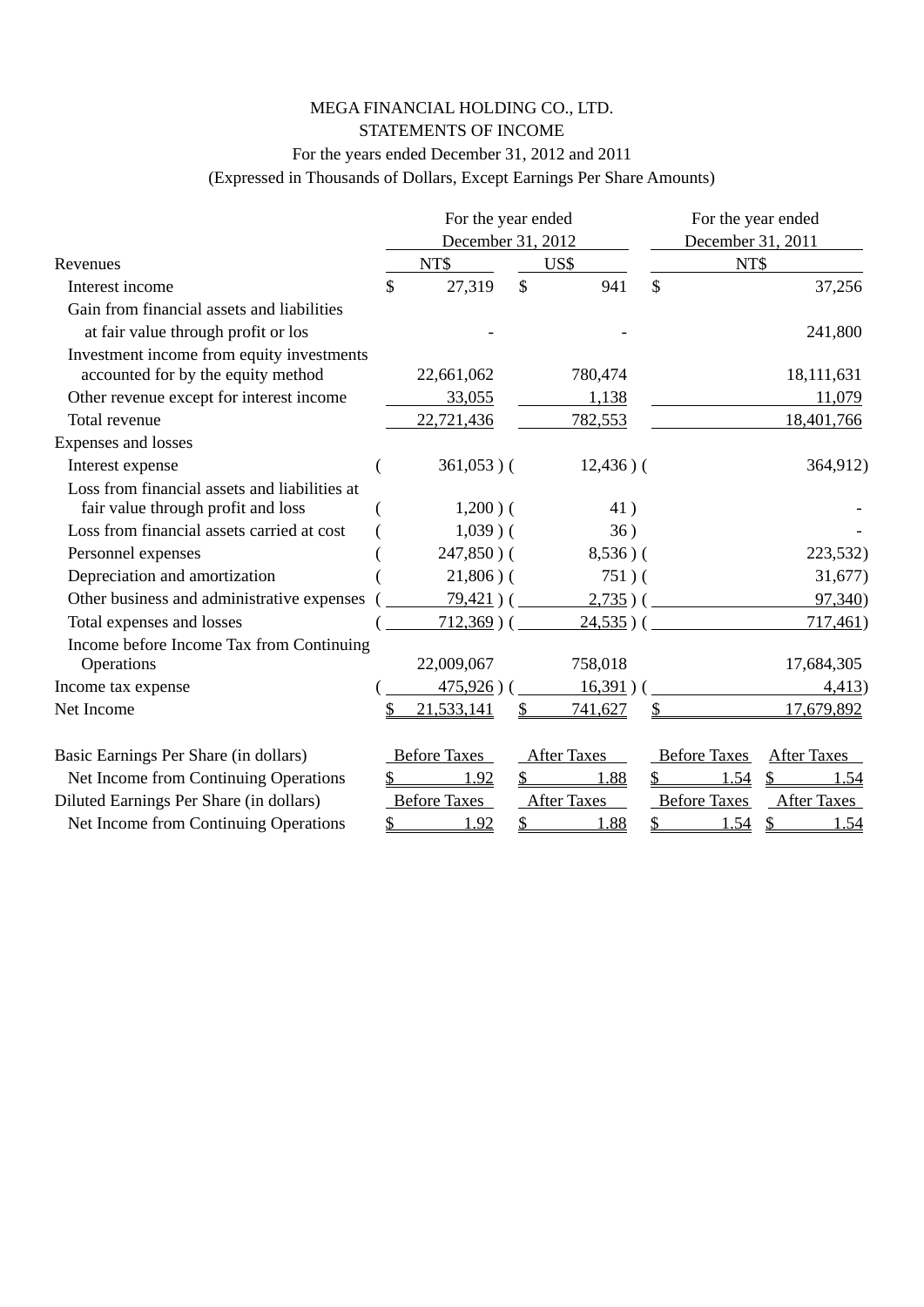#### MEGA FINANCIAL HOLDING CO., LTD. STATEMENTS OF CHANGES IN STOCKHOLDERS' EQUITY FOR THE YEARS ENDED DECEMBER 31, 2012 AND 2011

(Expressed in Thousands of NT Dollars)

|                                                     |                          |                          |                | <b>Retained Earnings</b> |               |              |             |      |                    |              |                          |               |
|-----------------------------------------------------|--------------------------|--------------------------|----------------|--------------------------|---------------|--------------|-------------|------|--------------------|--------------|--------------------------|---------------|
|                                                     |                          |                          |                |                          |               |              |             |      | Unrealized         |              |                          |               |
|                                                     |                          |                          |                |                          |               | Unrealized   | Cumulative  |      | Gains or Losses on |              | Net Loss on              |               |
|                                                     | Common                   | Capital                  | Legal          | Special                  | Retained      | Revaluation  | Translation |      | Financial          |              | Unrecognized             |               |
|                                                     | Stock                    | Surplus                  | Reserve        | Reserve                  | Earnings      | Increments   | Adjustments |      | Instruments        | Pension Cost |                          | Total         |
| For the year ended December 31, 2011                |                          |                          |                |                          |               |              |             |      |                    |              |                          |               |
| Balance, January 1, 2011                            | \$110,594,262            | \$43,426,403             | \$16,787,828   | 354,967 \$<br>\$         | 18,824,681 \$ | 2,319,945 \$ | 829,397     | - \$ | 7,733,637          | \$           |                          | \$200,871,120 |
| Earnings distribution for 2010                      |                          |                          |                |                          |               |              |             |      |                    |              |                          |               |
| Legal reserve                                       | $\overline{\phantom{a}}$ | $\overline{\phantom{a}}$ | 1,511,072      | $-$ (                    | 1,511,072)    |              |             |      |                    |              |                          |               |
| Cash dividends                                      |                          |                          |                | $-$ (                    | 9,953,483)    |              |             |      |                    |              | $\overline{\phantom{a}}$ | 9,953,483)    |
| Stock dividends distributable                       | 2,211,886                |                          |                | $-$ (                    | 2,211,886)    |              |             |      |                    |              |                          |               |
| Adjustments in other stockholders' equity arising   |                          |                          |                |                          |               |              |             |      |                    |              |                          |               |
| from long-term equity                               |                          |                          |                |                          |               |              |             |      |                    |              |                          |               |
| Changes in unrealized profit or loss on             |                          |                          |                |                          |               |              |             |      |                    |              |                          |               |
| available-for-sale financial assets                 |                          |                          |                |                          |               |              |             |      | 4,831,835)         |              | $\overline{\phantom{a}}$ | 4,831,835)    |
| Changes in cumulative translation adjustments       |                          |                          |                |                          |               |              | 676,121     |      |                    |              |                          | 676,121       |
| Default loss reserve transferred as special reserve |                          |                          |                |                          |               |              |             |      |                    |              |                          |               |
| as regulated                                        |                          |                          | $\overline{a}$ | 195,344                  |               |              |             |      |                    |              | ٠                        | 195,344       |
| Trading loss reserve transferred as special reserve |                          |                          |                |                          |               |              |             |      |                    |              |                          |               |
| as regulated                                        |                          |                          |                | 282,780                  |               |              |             |      |                    |              |                          | 282,780       |
| Changes in unrealized re-evaluation                 |                          |                          |                |                          | $-$ (         | 113, 137)    |             |      |                    |              | $\overline{\phantom{a}}$ | 113,137)      |
| Net loss on unrecognized pension lost               |                          |                          |                |                          |               |              |             |      | $\sim$             |              | 57,283)                  | 57,283)       |
| Changes in unrealized profit or loss on             |                          |                          |                |                          |               |              |             |      |                    |              |                          |               |
| available-for-sale financial assets                 |                          |                          |                |                          |               |              | $\sim$      |      | 1,868,133)         |              |                          | 1,868,133)    |
| Consolidated net income for the year ended          |                          |                          |                |                          |               |              |             |      |                    |              |                          |               |
| December 31, 2011                                   |                          |                          |                |                          | 17,679,892    |              |             |      |                    |              |                          | 17,679,892    |
| Balance, December 31, 2011                          | \$112,806,148            | \$43,426,403             | \$18,298,900   | \$833,091                | 22,828,132 \$ | 2,206,808    | 1,505,518   |      | 1,033,669          |              | 57,283                   | \$202,881,386 |

(Continued)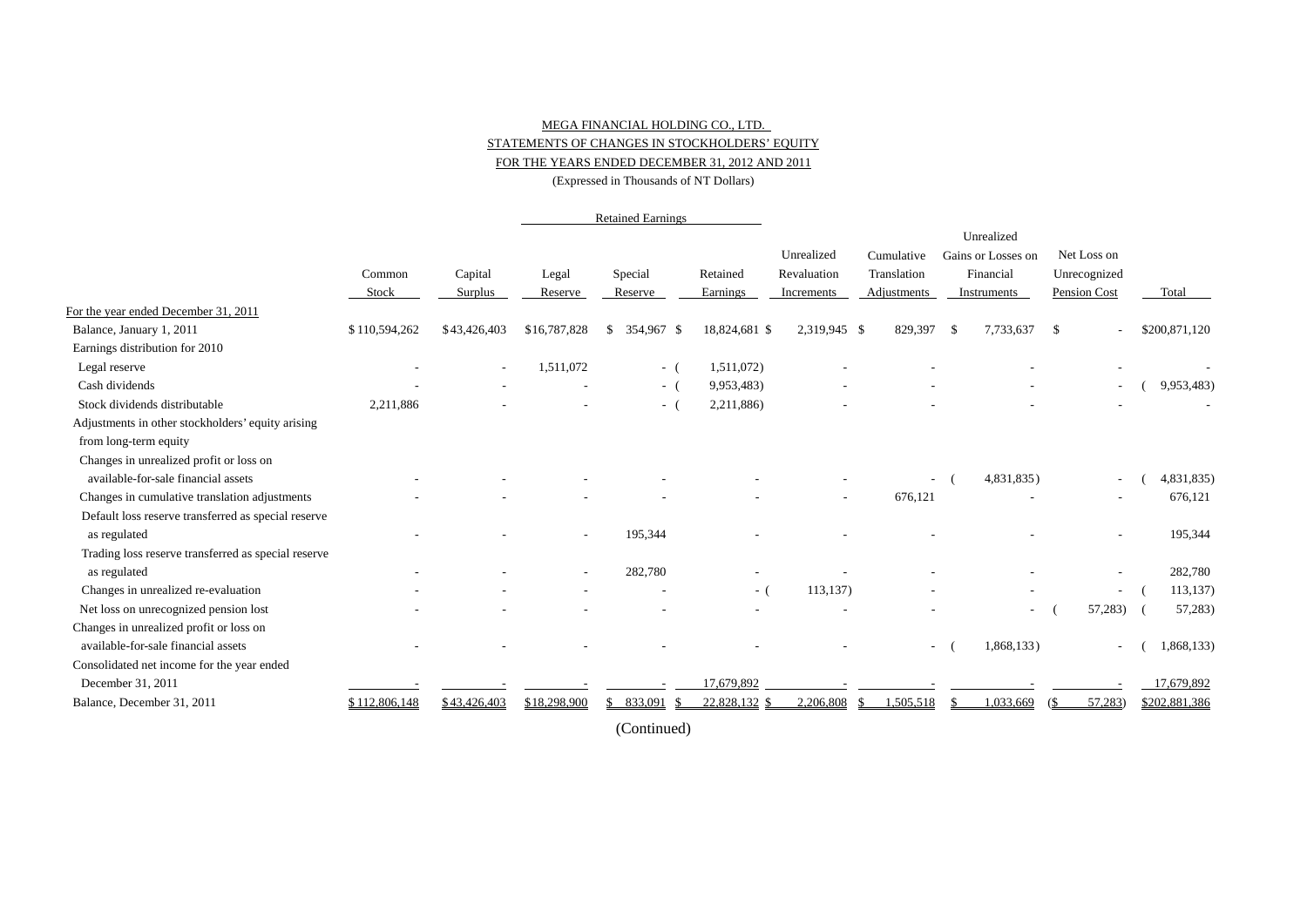### MEGA FINANCIAL HOLDING CO., LTD.

#### STATEMENTS OF CHANGES IN STOCKHOLDERS' EQUITY (Continued)

#### FOR THE YEARS ENDED DECEMBER 31, 2012 AND 2011

(Expressed in Thousands of NT Dollars)

|                                                   |                                  |                |              | <b>Retained Earnings</b> |                          |             |             |                          |                     |               |
|---------------------------------------------------|----------------------------------|----------------|--------------|--------------------------|--------------------------|-------------|-------------|--------------------------|---------------------|---------------|
|                                                   |                                  |                |              |                          |                          |             |             | Unrealized               |                     |               |
|                                                   |                                  |                |              |                          |                          | Unrealized  | Cumulative  | Gains or Losses on       | Net Loss on         |               |
|                                                   | Common                           | Capital        | Legal        | Special                  | Retained                 | Revaluation | Translation | Financial                | Unrecognized        |               |
|                                                   | Stock                            | <b>Surplus</b> | Reserve      | Reserve                  | Earnings                 | Increments  | Adjustments | Instruments              | Pension Cost        | Total         |
| For the year ended December 31, 2012              |                                  |                |              |                          |                          |             |             |                          |                     |               |
| Balance, January 1, 2012                          |                                  |                |              |                          |                          |             |             |                          |                     |               |
| Earnings distribution for 2011                    | 112,806,148 \$<br>\$             | 43,426,403     | \$18,298,900 | 833,091<br>- \$          | 22,828,132<br>- \$       | 2,206,808   | 1,505,518   | 1,033,669<br>-S          | 57,283)<br>$\sigma$ | \$202,881,386 |
| Legal reserve                                     | ٠                                |                | 1,767,990    | $-$ (                    | 1,767,990)               |             |             | $\overline{\phantom{a}}$ |                     |               |
| Cash dividends                                    |                                  |                |              | $-$ (                    | 9,588,523)               |             |             |                          | $\sim$              | 9,588,523)    |
| Stock dividends distributable                     | 1,692,092                        |                |              | $-1$                     | 1,692,092)               |             |             |                          |                     |               |
| Adjustments in other stockholders' equity arising |                                  |                |              |                          |                          |             |             |                          |                     |               |
| from long-term equity                             |                                  |                |              |                          |                          |             |             |                          |                     |               |
| Adjustments in other stockholders' equity         | $ ($                             | 1,133)         |              |                          |                          |             |             |                          | $\sim$              | 1,133)        |
| Changes in unrealized profit or loss on           |                                  |                |              |                          |                          |             |             |                          |                     |               |
| available-for-sale financial assets               |                                  |                |              |                          |                          |             |             | 154,087                  |                     | 154,087       |
| Changes in cumulative translation adjustments     |                                  |                |              |                          |                          | $-$ (       | 942,283)    |                          | $\sim$ $-$          | 942,283)      |
| Adjustments in unrealized re-evaluation           |                                  |                |              |                          | $\overline{\phantom{a}}$ | 1,117,709   |             |                          | $\sim$              | 1,117,709     |
| Net loss on unrecognized pension cost             |                                  |                |              |                          |                          |             |             |                          | 1,233,456)          | 1,233,456)    |
| Changes in unrealized profit or loss on           |                                  |                |              |                          |                          |             |             |                          |                     |               |
| available-for-sale financial assets               |                                  |                |              |                          |                          |             | $\sim$      | 136,025                  | $\sim$ $-$          | $136,025$ )   |
| Consolidated net income for the year ended        |                                  |                |              |                          |                          |             |             |                          |                     |               |
| December 31, 2012                                 |                                  |                |              |                          | 21,533,141               |             |             |                          |                     | 21,533,141    |
| Balance, December 31, 2012                        | $$114,498,240 \quad $43,425,270$ |                | \$20,066,890 | 833,091<br>-S            | \$ 31,312,668            | 3,324,517   | 563,235     | .051,731                 | $290,739$ )<br>GS.  | \$213,784,903 |

(Continued)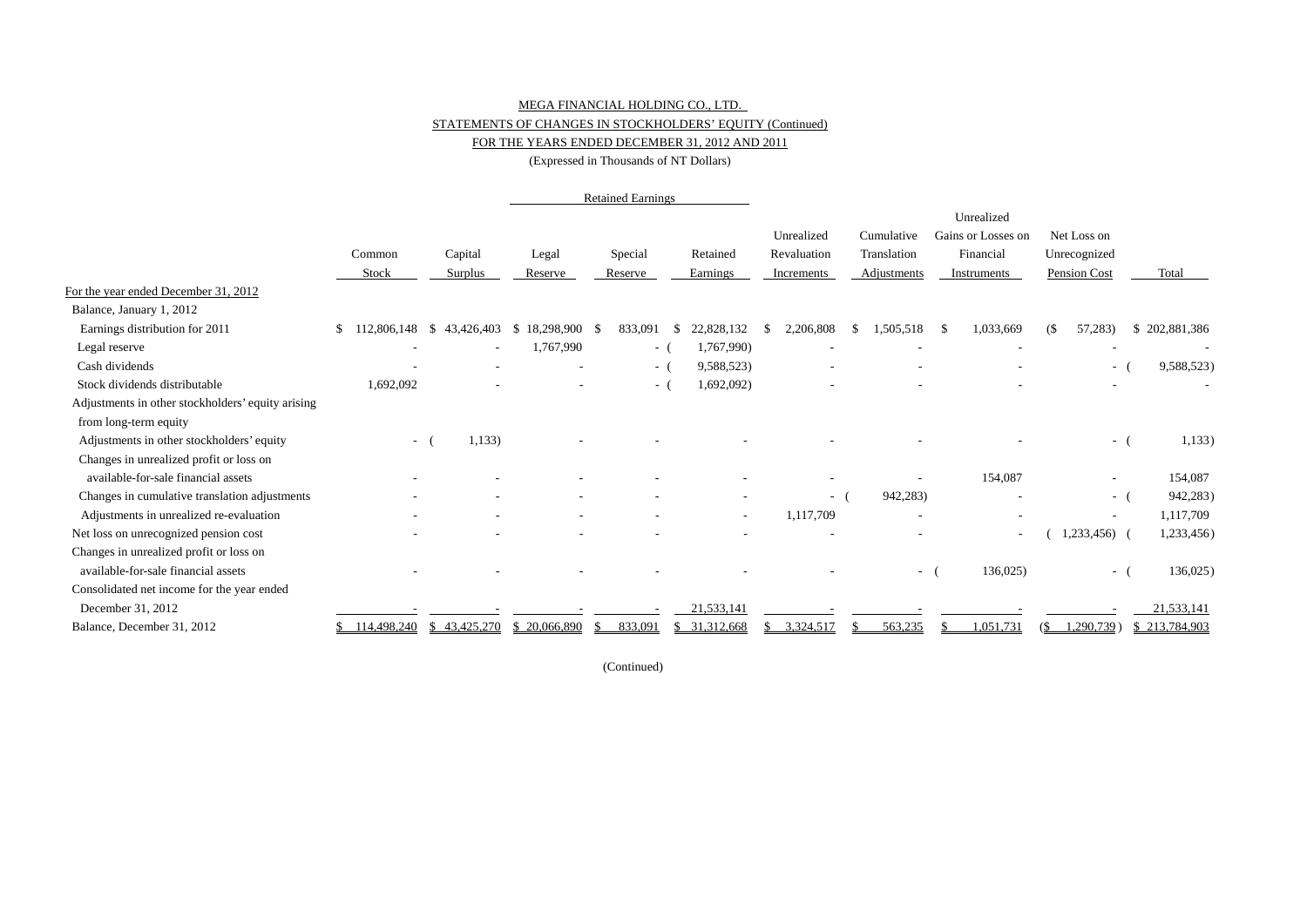#### MEGA FINANCIAL HOLDING CO., LTD. STATEMENTS OF CHANGES IN STOCKHOLDERS' EQUITY (Continued)

### FOR THE YEARS ENDED DECEMBER 31, 2012 AND 2011

(Expressed in Thousands of US Dollars)

|                                                   |                          |      |                          | <b>Retained Earnings</b> |            |  |           |                          |      |             |     |                          |     |                          |    |                          |                          |
|---------------------------------------------------|--------------------------|------|--------------------------|--------------------------|------------|--|-----------|--------------------------|------|-------------|-----|--------------------------|-----|--------------------------|----|--------------------------|--------------------------|
|                                                   |                          |      |                          |                          |            |  |           |                          |      |             |     |                          |     | Unrealized               |    |                          |                          |
|                                                   |                          |      |                          |                          |            |  |           |                          |      | Unrealized  |     | Cumulative               |     | Gains or Losses on       |    | Net Loss on              |                          |
|                                                   | Common                   |      | Capital                  |                          | Legal      |  | Special   | Retained                 |      | Revaluation |     | Translation              |     | Financial                |    | Unrecognized             |                          |
|                                                   | Stock                    |      | Surplus                  |                          | Reserve    |  | Reserve   | Earnings                 |      | Increments  |     | Adiustments              |     | Instruments              |    | Pension Cost             | Total                    |
| For the year ended December 31, 2012              |                          |      |                          |                          |            |  |           |                          |      |             |     |                          |     |                          |    |                          |                          |
| Balance, January 1, 2012                          |                          |      |                          |                          |            |  |           |                          |      |             |     |                          |     |                          |    |                          |                          |
| Earnings distribution for 2011                    | 3,885,178                | - S  | 1,495,657                | - \$                     | 630,236 \$ |  | 28,693 \$ | 786,228                  | - \$ | 76,005      | \$. | 51,852                   | -\$ | 35,601                   | (S | 1,973)<br>- \$           | 6,987,477                |
| Legal reserve                                     | $\overline{\phantom{a}}$ |      | $\overline{\phantom{a}}$ |                          | 60,892     |  | $-$ (     | 60,892)                  |      |             |     |                          |     |                          |    | $\overline{\phantom{a}}$ | $\overline{\phantom{a}}$ |
| Cash dividends                                    |                          |      |                          |                          |            |  | $-$ (     | 330,239)                 |      |             |     |                          |     |                          |    | $ -$                     | 330,239)                 |
| Stock dividends distributable                     | 58,278                   |      |                          |                          |            |  | $-$ (     | 58,278)                  |      |             |     |                          |     |                          |    | $\sim$                   |                          |
| Adjustments in other stockholders' equity arising |                          |      |                          |                          |            |  |           |                          |      |             |     |                          |     |                          |    |                          |                          |
| from long-term equity                             |                          |      |                          |                          |            |  |           |                          |      |             |     |                          |     |                          |    |                          |                          |
| Adjustments in other stockholders' equity         | $-$ (                    |      | 39)                      |                          |            |  |           |                          |      |             |     |                          |     |                          |    | $-1$                     | 39)                      |
| Changes in unrealized profit or loss on           |                          |      |                          |                          |            |  |           |                          |      |             |     |                          |     |                          |    |                          |                          |
| available-for-sale financial assets               |                          |      |                          |                          |            |  |           |                          |      |             |     |                          |     | 5,307                    |    |                          | 5,307                    |
| Changes in cumulative translation adjustments     |                          |      |                          |                          |            |  |           | $\overline{\phantom{0}}$ |      | $\sim 100$  |     | 32,454)                  |     |                          |    | $ -$                     | 32,454)                  |
| Adjustments in unrealized re-evaluation           |                          |      |                          |                          |            |  |           | $\overline{\phantom{a}}$ |      | 38,495      |     | $\overline{\phantom{a}}$ |     | $\overline{\phantom{a}}$ |    | $\sim$                   | 38,495                   |
| Net loss on unrecognized pension cost             |                          |      |                          |                          |            |  |           |                          |      |             |     |                          |     | $\sim$                   |    | $42,483$ ) (             | 42,483)                  |
| Changes in unrealized profit or loss on           |                          |      |                          |                          |            |  |           |                          |      |             |     |                          |     |                          |    |                          |                          |
| available-for-sale financial assets               |                          |      |                          |                          |            |  |           |                          |      |             |     | $\sim$                   |     | 4,685)                   |    | $\sim$                   | 4,685)                   |
| Consolidated net income for the year ended        |                          |      |                          |                          |            |  |           |                          |      |             |     |                          |     |                          |    |                          |                          |
| December 31, 2012                                 |                          |      |                          |                          |            |  |           | 741,627                  |      |             |     |                          |     |                          |    |                          | 741,627                  |
| Balance, December 31, 2012                        | 3,943,456                | - \$ | ,495,618                 | S                        | 691,128    |  | 28,693    | .078.446                 |      | 114,500     |     | 19,398                   |     | 36,223                   |    | 44,456)                  | 7,363,006                |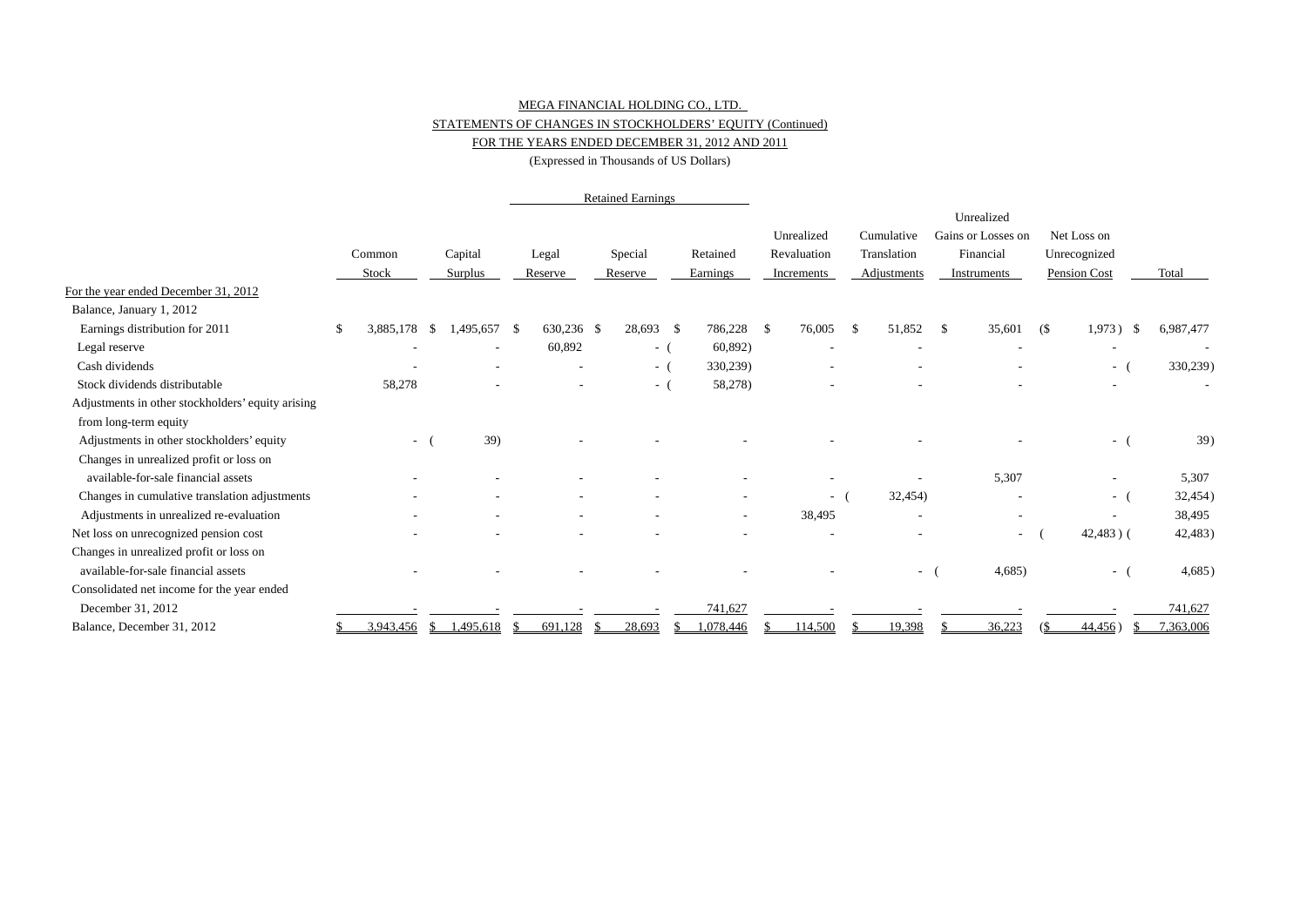### MEGA FINANCIAL HOLDING CO., LTD. STATEMENTS OF CASH FLOWS FOR THE YEARS ENDED DECEMBER 31, 2012 AND 2011 (EXPRESSED IN THOUSANDS OF DOLLARS)

|                                                                                |                | For the Years Ended December 31. |               |                  |  |  |  |  |
|--------------------------------------------------------------------------------|----------------|----------------------------------|---------------|------------------|--|--|--|--|
|                                                                                |                | 2012                             |               | 2011             |  |  |  |  |
|                                                                                |                | NT\$                             | US\$          | NT\$             |  |  |  |  |
| Cash Flows from Operating Activities                                           |                |                                  |               |                  |  |  |  |  |
| Net income                                                                     | \$             | 21,533,141<br>\$                 | 741,627       | \$<br>17,679,892 |  |  |  |  |
| Adjustments to reconcile net income to net cash provided by                    |                |                                  |               |                  |  |  |  |  |
| operating activities:                                                          |                |                                  |               |                  |  |  |  |  |
| Depreciation and amortization                                                  |                | 21,806                           | 751           | 31,677           |  |  |  |  |
| Loss on financial assets measured at cost                                      |                | 1,039                            | 36            |                  |  |  |  |  |
| Investment income from equity investments accounted for by the                 |                |                                  |               |                  |  |  |  |  |
| equity method                                                                  |                | $22,661,062$ (                   | 780,474) (    | 18,111,631)      |  |  |  |  |
| Cash dividends distributed by equity investments accounted for                 |                |                                  |               |                  |  |  |  |  |
| by the equity method                                                           |                | 11,770,105                       | 405,376       | 10,157,330       |  |  |  |  |
| Swap bond discounted amortization                                              |                | 48,609                           | 1,674         | 22,859           |  |  |  |  |
| Changes in assets and liabilities:                                             |                |                                  |               |                  |  |  |  |  |
| (Increase) decrease in receivables                                             |                | $142,330$ (                      | 4,902)        | 1,467,798        |  |  |  |  |
| Increase in other assets                                                       |                | $409$ (                          | $14)$ (       | 2,645)           |  |  |  |  |
| Net change in deferred income tax assets/liabilities                           |                |                                  |               | 77,931           |  |  |  |  |
| Increase in financial liabilities at fair value through profit or              |                |                                  |               |                  |  |  |  |  |
| loss                                                                           |                | 1,200                            | 41            |                  |  |  |  |  |
| Increase (decrease) in payables                                                |                | 1,435,686                        | 49,447<br>- ( | 304,871)         |  |  |  |  |
| Increase in accrued pension liability                                          |                | 4,328                            | 149           | 2,895            |  |  |  |  |
| Net cash provided by operating activities                                      |                | 12,012,113                       | 413,711       | 11,021,235       |  |  |  |  |
| <b>Cash Flows from Investing Activities</b>                                    |                |                                  |               |                  |  |  |  |  |
| Acquisition of property and equipment                                          | (              | $16,688$ (                       | 575) (        | 1,747)           |  |  |  |  |
| Increase in equity investments accounted for by the equity                     |                |                                  |               |                  |  |  |  |  |
| method                                                                         |                | $7,191,000$ (                    | 247,666)      |                  |  |  |  |  |
|                                                                                | $\overline{(}$ |                                  |               |                  |  |  |  |  |
| Returned capital due to the liquidation on financial assets<br>carried at cost |                | 2,814                            | 97            |                  |  |  |  |  |
|                                                                                |                |                                  |               | 2,844            |  |  |  |  |
| Acquisition of other assets<br>Net cash used in investing activities           |                | 7,204,874)                       | 248,144)      | 4,591)           |  |  |  |  |
|                                                                                |                |                                  |               |                  |  |  |  |  |
| Cash Flows from Financing Activities                                           |                |                                  |               |                  |  |  |  |  |
| Increase in commercial paper payable                                           |                | 881,079                          | 30,345        |                  |  |  |  |  |
| (Decrease) increase in bonds payable                                           | €              | $300,000)$ (                     | 10,332)       | 528,200          |  |  |  |  |
| Increase (decrease) in other liability                                         |                | 649                              | 22<br>- (     | 3,580)           |  |  |  |  |
| Payments of cash dividends                                                     |                | 9,588,523)                       | $330,240$ ) ( | 9,953,483)       |  |  |  |  |
| Net cash used in financing activities                                          |                | 9,006,795)                       | $310,205$ ) ( | 9,428,863)       |  |  |  |  |
| Net (decrease) increase in cash and cash equivalents                           |                | 4,199,556) (                     | 144,638)      | 1,587,781        |  |  |  |  |
| Cash and cash equivalents, beginning the year                                  |                | 4,276,849                        | 147,300       | 2,689,068        |  |  |  |  |
| Cash and cash equivalents, end the year                                        |                | 77,293                           | 2,662         | \$<br>4,276,849  |  |  |  |  |
| Supplemental cash flow information:                                            |                |                                  |               |                  |  |  |  |  |
| Interest paid                                                                  |                | 362,600                          | 12,488        | 437,758          |  |  |  |  |
| Income tax paid                                                                |                | 1,983,656                        | 68,319        | 2,820,166        |  |  |  |  |
| Non-cash Investing And Financing Activities                                    |                |                                  |               |                  |  |  |  |  |
| Payables - corporate bonds within 1 year of maturity                           |                | 4,100,000                        | 141,209       |                  |  |  |  |  |